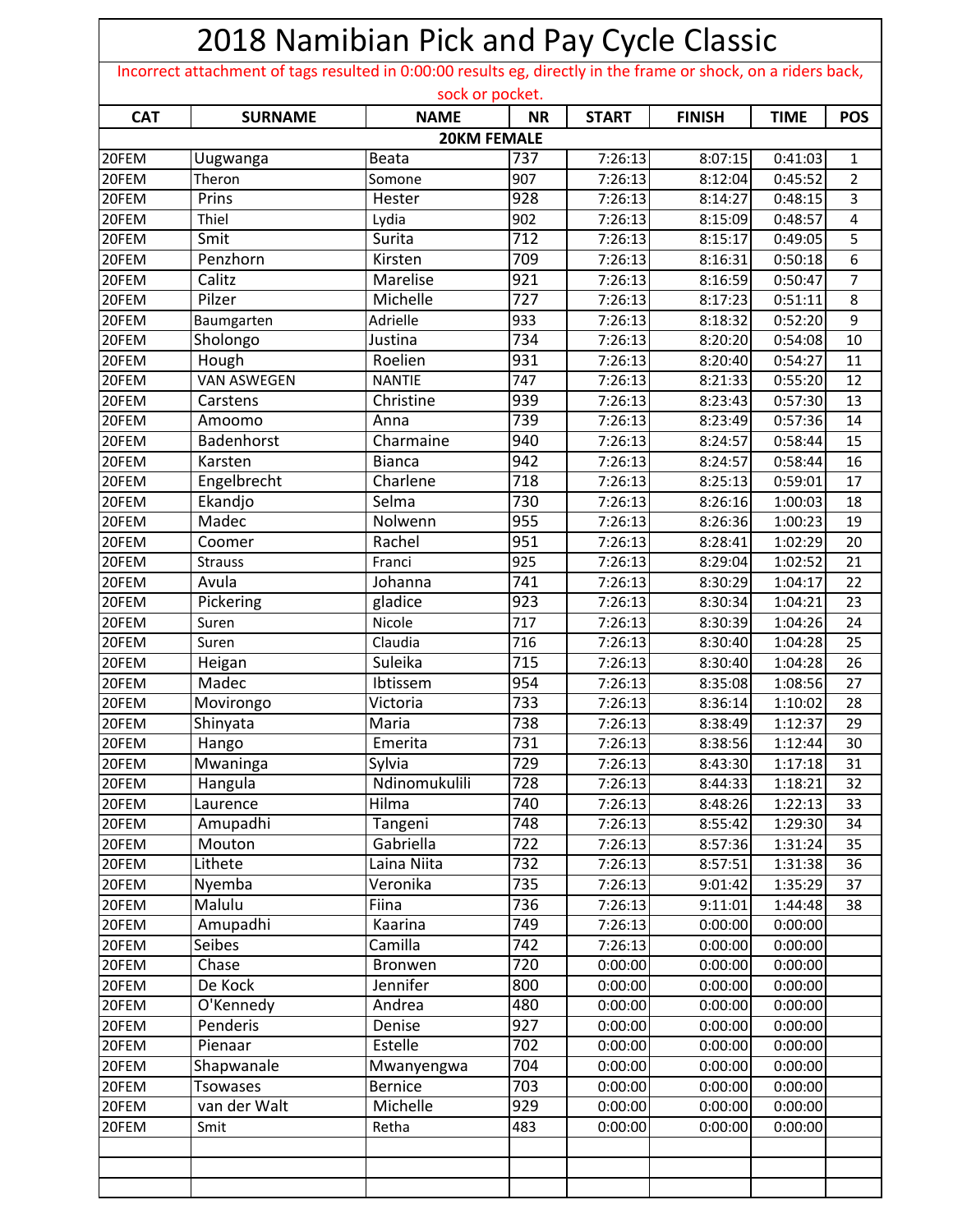| <b>CAT</b>               | <b>SURNAME</b>      | <b>NAME</b>                  | <b>NR</b>        | <b>START</b>       | <b>FINISH</b>      | <b>TIME</b>        | <b>POS</b>                       |
|--------------------------|---------------------|------------------------------|------------------|--------------------|--------------------|--------------------|----------------------------------|
|                          |                     | 20KM MALE                    |                  |                    |                    |                    |                                  |
| 20M                      | van wyk             | jurgen                       | 904              | 7:26:13            | 8:02:28            | 0:36:16            | 1                                |
| 20M                      | Roux                | Leadndro                     | 710              | 7:26:13            | 8:02:29            | 0:36:16            | $\overline{2}$                   |
| 20M                      | $de$ la Rey         | Pieter                       | 482              | 7:26:13            | 8:08:11            | 0:41:59            | 3                                |
| 20M                      | Peters              | Zander                       | $\overline{905}$ | 7:26:13            | 8:11:24            | 0:45:12            | $\overline{4}$                   |
| 20M                      | Haremse             | Hank                         | 914              | 7:26:13            | 8:11:25            | 0:45:12            | $\overline{5}$                   |
| 20M                      | Haremse             | Mel                          | 913              | 7:26:13            | 8:11:25            | 0:45:12            | 6                                |
| 20M                      | van Zyl             | Riaan                        | 167              | 7:26:13            | 8:12:42            | 0:46:29            | 7                                |
| 20M                      | Christensen         | Reuben                       | 930              | 7:26:13            | 8:14:00            | 0:47:47            | 8                                |
| 20M                      | Chase               | Micah                        | 721              | 7:26:13            | 8:15:03            | 0:48:51            | 9                                |
| 20M                      | Thiel               | Franco                       | 901              | 7:26:13            | 8:15:03            | 0:48:51            | 10                               |
| 20M                      | Lesch               | Johan                        | 462              | 7:26:13            | 8:15:17            | 0:49:04            | 11                               |
| 20M                      | <b>Bugan</b>        | Deon                         | 915              | 7:26:13            | 8:15:20            | 0:49:08            | 12                               |
| 20M                      | Gallert             | Tilo                         | 464              | 7:26:13            | 8:16:05            | 0:49:52            | 13                               |
| 20M                      | Perstling           | Alexander                    | 708              | 7:26:13            | 8:16:31            | 0:50:18            | 14                               |
| 20M                      | Vorster             | Johan                        | 724              | 7:26:13            | 8:16:42            | 0:50:30            | 15                               |
| 20M                      | Pilzer              | Mika                         | 726              | 7:26:13            | 8:17:23            | 0:51:10            | 16                               |
| 20M                      | Gallert             | Peter                        | 463              | 7:26:13            | 8:18:16            | 0:52:04            | 17                               |
| 20M                      | De Jager            | Warren                       | $\overline{713}$ | 7:26:13            | 8:19:50            | 0:53:38            | 18                               |
| 20M                      | Kautjituavi         | Vikapita                     | 743              | 7:26:13            | 8:20:03            | 0:53:51            | 19                               |
| 20M                      | Hechter             | Carel                        | 919              | 7:26:13            | 8:22:33            | 0:56:20            | 20                               |
| 20M                      | Hechter             | Carlo                        | 920              | 7:26:13            | 8:23:11            | 0:56:59            | 21                               |
| 20M                      | Badenhorst          | Tiaan                        | 941              | 7:26:13            | 8:23:43            | 0:57:30            | 22                               |
| 20M                      | Renton              | Remachu                      | 746              | 7:26:13            | 8:24:05            | 0:57:52            | $\overline{23}$                  |
| 20M                      | Engelbrecht         | Jandre                       | 719              | 7:26:13            | 8:25:17            | 0:59:04            | 24                               |
| 20M                      | <b>Fillipus</b>     | Matias                       | 956              | 7:26:13            | 8:26:31            | 1:00:19            | 25                               |
| 20M                      | Roux                | Jonathan                     | $\overline{711}$ | 7:26:13            | 8:27:54            | 1:01:41            | 26                               |
| 20M                      | Coomer              | Luke                         | 950              | 7:26:13            | 8:28:40            | 1:02:28            | 27                               |
| 20M                      | <b>Strauss</b>      | Danzille                     | 924              | 7:26:13            | 8:29:03            | 1:02:51            | 28                               |
| 20M                      | Heigen              | Max                          | $\overline{714}$ | 7:26:13            | 8:30:38            | 1:04:26            | 29                               |
| 20M                      | Madec               | Gwendal                      | 953              | 7:26:13            | 8:35:08            | 1:08:56            | 30                               |
| 20M                      | Detering            | klaus                        | $\overline{908}$ | 7:26:13            | 8:39:43            | 1:13:30            | 31                               |
| 20M                      | Gallert             | Kito                         | 465              | 7:26:13            | 8:43:43            | 1:17:31            | 32                               |
| 20M                      | Makari              | <b>Brian Js</b>              | 926              | 7:26:13            | 8:47:44            | 1:21:32            | $\overline{33}$                  |
| 20M                      | <b>OARUM</b>        | <b>LUCIUS</b>                | 918              | 7:26:13            | 8:53:59            | 1:27:47            | 34                               |
| 20M                      | Mouton              | Graeme                       | 723              | 7:26:13            | 8:57:38            | 1:31:26            | 35                               |
| 20M                      | Hennig              | Tom                          | 916              | 7:26:13            | 0:00:00            | 0:00:00            |                                  |
| 20M                      | Steenkamp           | Riaan                        | 701              | 7:26:13            | 0:00:00            | 0:00:00            |                                  |
| 20M                      | Alberts             | Riaan                        | 481              | 0:00:00            | 0:00:00            | 0:00:00            |                                  |
| 20M                      | Bezuidenhout        | Dylan                        | 922              | 0:00:00            | 0:00:00            | 0:00:00            |                                  |
| 20M                      | Fick                | Russel                       | 725              | 0:00:00            | 0:00:00            | 0:00:00            |                                  |
| 20M                      | Hoebeb              | Berend                       | 706              | 0:00:00            | 0:00:00            | 0:00:00<br>0:00:00 |                                  |
| 20M<br>20M               | Kirsten             | Andi                         | 903              | 0:00:00            | 0:00:00            |                    |                                  |
|                          | Mujoro              | Kavezemburka                 | 705              | 0:00:00            | 0:00:00            | 0:00:00            |                                  |
| 20M                      | Peters              | Claus<br>Gerhard             | 906<br>745       | 0:00:00            | 0:00:00            | 0:00:00            |                                  |
| 20M<br>20M               | Sefanya             |                              | 744              | 0:00:00            | 0:00:00            | 0:00:00            |                                  |
| 20M                      | Swatz               | Johanness                    |                  | 0:00:00            | 0:00:00            | 0:00:00<br>0:00:00 |                                  |
|                          | Penderis            | Johan                        | 168              | 0:00:00            | 0:00:00            |                    |                                  |
| 20M                      | <b>Bock</b>         | Herman                       | 707              | 0:00:00            | 0:00:00            | 0:00:00            |                                  |
| 20M                      | Amon                | Mitchelin                    | 947              | 0:00:00            | 0:00:00            | 0:00:00            |                                  |
|                          | Dewaldt             | <b>WHEEL CHAIRS</b><br>Mitch | 909              |                    |                    |                    |                                  |
| SN RR 20km               |                     |                              | 912              | 7:26:13<br>7:26:13 | 8:44:33            | 1:18:20            | $\mathbf{1}$                     |
| SN RR 20km<br>SN RR 20km | Kesetura<br>Gowaseb | Ngaritangue<br>Roodly        | 591              | 7:21:26            | 9:07:30<br>9:03:13 | 1:41:17<br>1:41:48 | $\overline{2}$<br>$\overline{3}$ |
| SN RR 20km               | Hausiku             | Agnes                        | 910              | 7:26:13            | 9:36:43            | 2:10:30            | $\overline{4}$                   |
| SN RR 20km               | Ihinda              | Andreas                      | 911              | 0:00:00            | 0:00:00            | 0:00:00            |                                  |
|                          |                     |                              |                  |                    |                    |                    |                                  |
|                          |                     |                              |                  |                    |                    |                    |                                  |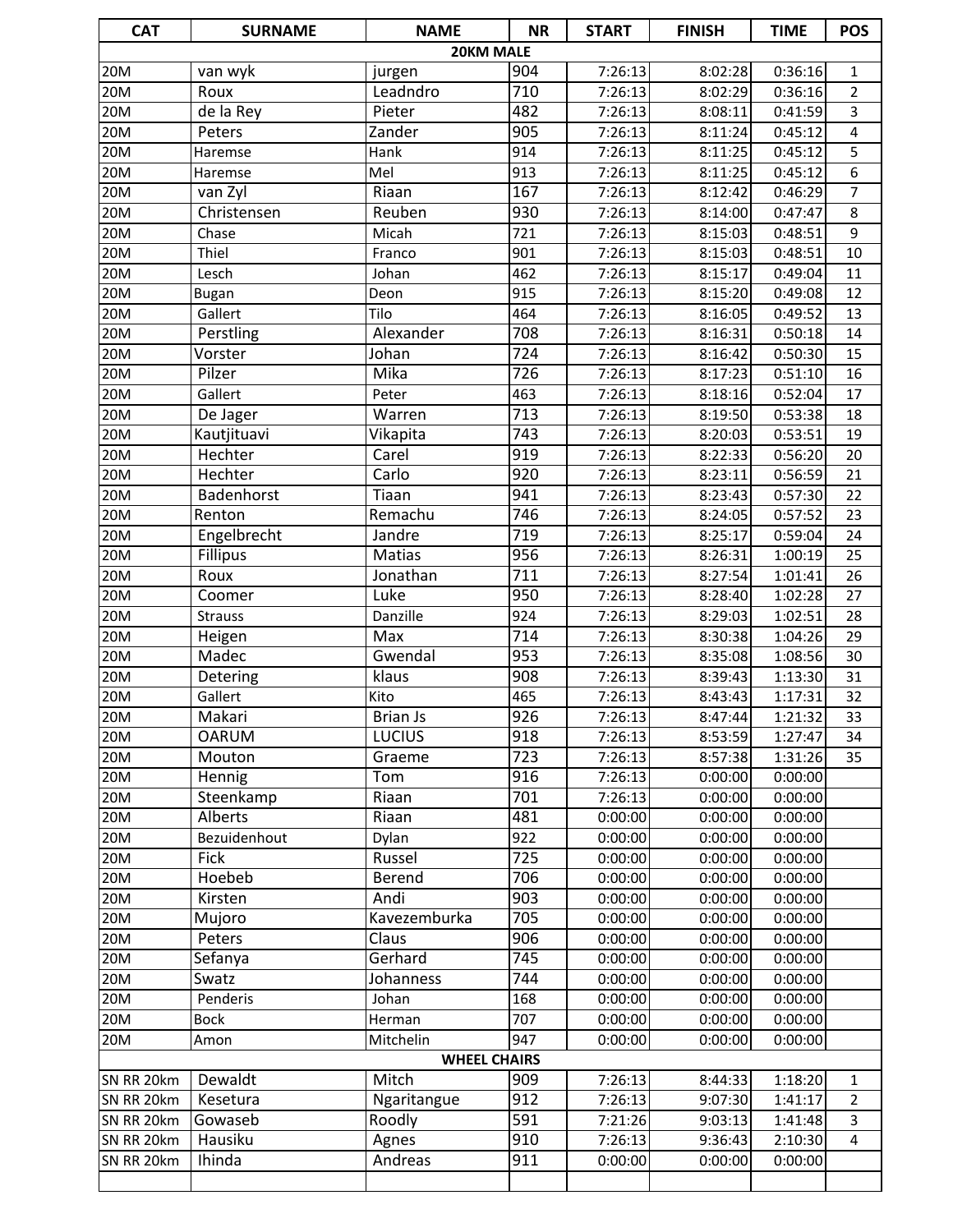| <b>CAT</b> | <b>SURNAME</b>  | <b>NAME</b>        | <b>NR</b>        | <b>START</b> | <b>FINISH</b> | <b>TIME</b> | <b>POS</b>      |
|------------|-----------------|--------------------|------------------|--------------|---------------|-------------|-----------------|
|            |                 | <b>30KM FEMALE</b> |                  |              |               |             |                 |
| 30FEM      | Du Plessis      | Monique            | 604              | 7:21:26      | 8:11:45       | 0:50:20     | 1               |
| 30FEM      | Rowland         | Cindy              | 568              | 7:21:26      | 8:14:57       | 0:53:32     | $\overline{2}$  |
| 30FEM      | Simon           | Sofia              | 561              | 7:21:26      | 8:15:12       | 0:53:47     | 3               |
| 30FEM      | Husselmann      | Althea             | 639              | 7:21:26      | 8:19:07       | 0:57:42     | 4               |
| 30FEM      | Pieters         | Susan              | 631              | 7:21:26      | 8:21:06       | 0:59:41     | 5               |
| 30FEM      | Sprangers       | Anke               | 562              | 7:21:26      | 8:22:36       | 1:01:10     | 6               |
| 30FEM      | Swanepoel       | Llezl              | 589              | 7:21:26      | 8:22:39       | 1:01:13     | $\overline{7}$  |
| 30FEM      | Lowe            | <b>Bianka</b>      | 551              | 7:21:26      | 8:22:40       | 1:01:15     | 8               |
| 30FEM      | Scholtz         | Shani              | 502              | 7:21:26      | 8:23:33       | 1:02:07     | 9               |
| 30FEM      | Yates           | Corrilly           | $\overline{518}$ | 7:21:26      | 8:23:55       | 1:02:29     | 10              |
| 30FEM      | Louw            | <b>Tarina</b>      | $\overline{548}$ | 7:21:26      | 8:24:06       | 1:02:40     | 11              |
| 30FEM      | Straemke        | Marita             | 624              | 7:21:26      | 8:25:11       | 1:03:45     | 12              |
| 30FEM      | van zyl         | natasha            | $\overline{535}$ | 7:21:26      | 8:26:19       | 1:04:53     | 13              |
| 30FEM      | Koepp           | Ellen              | 595              | 7:21:26      | 8:27:05       | 1:05:39     | 14              |
| 30FEM      | van der Merwe   | <b>Silke</b>       | $\overline{579}$ | 7:21:26      | 8:27:58       | 1:06:32     | 15              |
| 30FEM      | Veldsman        | Charlotte          | 647              | 7:21:26      | 8:28:18       | 1:06:52     | 16              |
| 30FEM      | Hibbert         | Helen              | 459              | 7:21:26      | 8:28:18       | 1:06:52     | 17              |
| 30FEM      | <b>Hoeksema</b> | Jorien             | 528              | 7:21:26      | 8:29:18       | 1:07:52     | 18              |
| 30FEM      | <b>Engling</b>  | Laura              | 539              | 7:21:26      | 8:32:01       | 1:10:36     | 19              |
| 30FEM      | Ellis           | Lizette            | 637              | 7:21:26      | 8:32:23       | 1:10:57     | 20              |
| 30FEM      | Lyhs            | Tanja              | 533              | 7:21:26      | 8:32:30       | 1:11:04     | 21              |
| 30FEM      | <b>Engling</b>  | Antje              | $\overline{537}$ | 7:21:26      | 8:32:51       | 1:11:26     | 22              |
| 30FEM      | Thirion         | Christel           | 500              | 7:21:26      | 8:33:51       | 1:12:25     | 23              |
| 30FEM      | V/d Westhuizen  | Theresa            | 511              | 7:21:26      | 8:35:10       | 1:13:44     | 24              |
| 30FEM      | Muller          | Christa            | $\overline{554}$ | 7:21:26      | 8:35:23       | 1:13:57     | 25              |
| 30FEM      | Thiel           | Rosemarie          | 581              | 7:21:26      | 8:36:05       | 1:14:39     | 26              |
| 30FEM      | Briedenhann     | Carin              | 616              | 7:21:26      | 8:38:04       | 1:16:38     | 27              |
| 30FEM      | van Wyk         | Jenny              | 534              | 7:21:26      | 8:39:02       | 1:17:37     | 28              |
| 30FEM      | Smitt           | Payge              | 565              | 7:21:26      | 8:39:39       | 1:18:13     | 29              |
| 30FEM      | <b>OLIVIER</b>  | SANIYAH            | 621              | 7:21:26      | 8:41:52       | 1:20:27     | 30              |
| 30FEM      | <b>Yates</b>    | Karen              | 519              | 7:21:26      | 8:41:56       | 1:20:30     | 31              |
| 30FEM      | Yates           | Petra              | $\overline{521}$ | 7:21:26      | 8:41:56       | 1:20:31     | 32              |
| 30FEM      | Nel             | Esmeralde          | 560              | 7:21:26      | 8:42:16       | 1:20:51     | $\overline{33}$ |
| 30FEM      | Haenisch        | Ute                | 544              | 7:21:26      | 8:42:57       | 1:21:32     | 34              |
| 30FEM      | Corria          | Lara               | 509              | 7:21:26      | 8:44:50       | 1:23:24     | 35              |
| 30FEM      | Van Tonder      | Chantel            | 513              | 7:21:26      | 8:45:04       | 1:23:38     | 36              |
| 30FEM      | <b>Strauss</b>  | Danella            | 618              | 7:21:26      | 8:46:23       | 1:24:57     | 37              |
| 30FEM      | January         | Lynn               | 600              | 7:21:26      | 8:48:04       | 1:26:39     | 38              |
| 30FEM      | January         | lanthé             | 599              | 7:21:26      | 8:48:04       | 1:26:39     | 39              |
| 30FEM      | Lintveld        | Elzabie            | 524              | 7:21:26      | 8:48:22       | 1:26:56     | 40              |
| 30FEM      | Labuschagne     | Leandie            | 510              | 7:21:26      | 8:48:22       | 1:26:56     | 41              |
| 30FEM      | Kinnaird        | <b>Brynne</b>      | 644              | 7:21:26      | 8:51:19       | 1:29:54     | 42              |
| 30FEM      | Kinnaird        | Yvette             | 645              | 7:21:26      | 8:51:21       | 1:29:55     | 43              |
| 30FEM      | von Holz        | ulla               | 541              | 7:21:26      | 8:52:27       | 1:31:01     | 44              |
| 30FEM      | Gerber          | Francie            | 605              | 7:21:26      | 9:10:26       | 1:49:00     | 45              |
| 30FEM      | Gerber          | Karah-Gene         | 607              | 7:21:26      | 9:10:26       | 1:49:00     | 46              |
| 30FEM      | Anthonissen     | Tosca              | 603              | 7:21:26      | 9:10:26       | 1:49:00     | 47              |
| 30FEM      | Basson          | Anja               | 583              | 0:00:00      | 0:00:00       | 0:00:00     |                 |
| 30FEM      | <b>Hoffmann</b> | Agnes              | 602              | 0:00:00      | 0:00:00       | 0:00:00     |                 |
|            |                 |                    |                  |              |               |             |                 |
|            |                 |                    |                  |              |               |             |                 |
|            |                 |                    |                  |              |               |             |                 |
|            |                 |                    |                  |              |               |             |                 |
|            |                 |                    |                  |              |               |             |                 |
|            |                 |                    |                  |              |               |             |                 |
|            |                 |                    |                  |              |               |             |                 |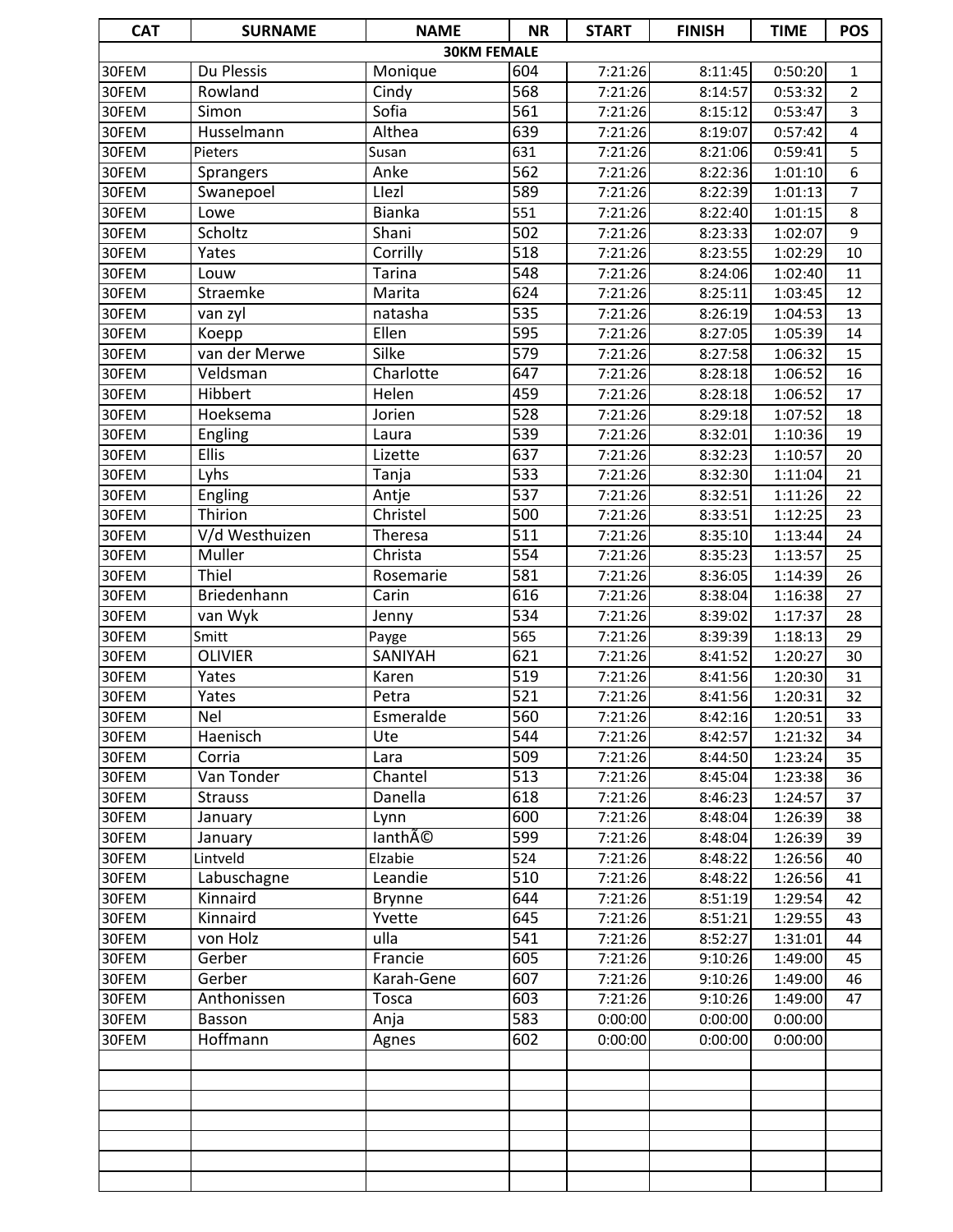| <b>CAT</b>      | <b>SURNAME</b>   | <b>NAME</b>                     | <b>NR</b>               | <b>START</b>       | <b>FINISH</b>      | <b>TIME</b>        | <b>POS</b>      |
|-----------------|------------------|---------------------------------|-------------------------|--------------------|--------------------|--------------------|-----------------|
|                 |                  | <b>30KM MALE</b>                |                         |                    |                    |                    |                 |
| 30M             | Lowe             | Kevin                           | 550                     | 7:21:26            | 8:07:39            | 0:46:13            | 1               |
| 30M             | Coury            | Benjamin                        | 572                     | 7:21:26            | 8:07:40            | 0:46:14            | $\overline{2}$  |
| 30M             | Nero             | Chris                           | 592                     | 7:21:26            | 8:07:40            | 0:46:14            | 3               |
| 30M             | von Ludwiger     | Heiko                           | 590                     | 7:21:26            | 8:07:40            | 0:46:14            | 4               |
| 30M             | mwatwoshive      | immanuel                        | $\overline{523}$        | 7:21:26            | 8:07:41            | 0:46:15            | 5               |
| 30M             | Gabriel          | Paulus                          | 638                     | 7:21:26            | 8:07:49            | 0:46:24            | $\overline{6}$  |
| 30M             | Prinsloo         | Francois                        | $\overline{563}$        | 7:21:26            | 8:10:38            | 0:49:12            | $\overline{7}$  |
| 30M             | Engelbreght      | Andre                           | 522                     | 7:21:26            | 8:10:39            | 0:49:14            | 8               |
| 30M             | Indombo          | Gabriel                         | 596                     | 7:21:26            | 8:12:31            | 0:51:05            | 9               |
| 30M             | Carstens         | Eddie                           | 570                     | 7:21:26            | 8:13:45            | 0:52:19            | 10              |
| $\frac{1}{30M}$ | Mickael          | Mickael                         | 486                     | 7:21:26            | 8:13:47            | 0:52:22            | 11              |
| 30M             | Husselmann       | Hendrik                         | 586                     | 7:21:26            | 8:13:49            | 0:52:23            | 12              |
| 30M             | Mbidi            | Daniel Haitembu                 | 612                     | 7:21:26            | 8:14:23            | 0:52:58            | 13              |
| 30M             | Lowe             | Michael                         | $\overline{552}$        | 7:21:26            | 8:15:06            | 0:53:40            | 14              |
| 30M             | Lowe             | Sean                            | 553                     | 7:21:26            | 8:15:06            | 0:53:40            | 15              |
| 30M             | Chase            | Nathan                          | $\overline{547}$        | 7:21:26            | 8:15:06            | 0:53:40            | 16              |
| 30M             | Suren            | Roger                           | 540                     | 7:21:26            | 8:15:06            | 0:53:40            | 17              |
| 30M             | Thiel            | Marco                           | 580                     | 7:21:26            | 8:15:06            | 0:53:41            | 18              |
| 30M             | <b>Brinkmann</b> | Kian                            | 628                     | 7:21:26            | 8:15:07            | 0:53:42            | 19              |
| 30M<br>30M      | Chase<br>Chase   | Greg<br>$\overline{\mathsf{S}}$ | 546<br>$\overline{542}$ | 7:21:26<br>7:21:26 | 8:15:08<br>8:15:08 | 0:53:42<br>0:53:42 | 20<br>21        |
| 30M             | Shishitwaomunhu  | <b>SAMAO</b>                    | $\overline{532}$        | 7:21:26            | 8:15:10            | 0:53:45            | 22              |
| 30M             | Nekomba          | sir Nathan                      | 594                     | 7:21:26            | 8:15:13            | 0:53:47            | 23              |
| 30M             | scholtz          | Jaden                           | 619                     | 7:21:26            | 8:15:37            | 0:54:11            | 24              |
| 30M             | Campbell         | <b>Brent</b>                    | 504                     | 7:21:26            | 8:17:46            | 0:56:20            | 25              |
| 30M             | Blignaut         | Albertus                        | $\overline{516}$        | 7:21:26            | 8:18:09            | 0:56:44            | 26              |
| 30M             | <b>Botha</b>     | Owen                            | $\overline{543}$        | 7:21:26            | 8:18:16            | 0:56:50            | 27              |
| 30M             | Ntema            | Neville                         | 506                     | 7:21:26            | 8:19:41            | 0:58:15            | 28              |
| 30M             | <b>Botha</b>     | Jacques                         | 597                     | 7:21:26            | 8:21:06            | 0:59:41            | 29              |
| 30M             | Schļtt           | Harald                          | 488                     | 7:21:26            | 8:21:06            | 0:59:41            | 30              |
| 30M             | Carstens         | Pieter                          | 571                     | 7:21:26            | 8:21:38            | 1:00:12            | 31              |
| 30M             | Head             | Kyle                            | 566                     | 7:21:26            | 8:22:23            | 1:00:58            | 32              |
| 30M             | Agapitus         | Nekwaya                         | 557                     | 7:21:26            | 8:22:24            | 1:00:59            | $\overline{33}$ |
| 30M             | Husselmann       | Jacobus                         | 598                     | 7:21:26            | 8:22:30            | 1:01:04            | 34              |
| 30M             | Husselmann       | Ruben                           | 588                     | 7:21:26            | 8:22:30            | 1:01:04            | 35              |
| 30M             | Engling          | Anton                           | 538                     | 7:21:26            | 8:22:58            | 1:01:33            | 36              |
| 30M             | Feldmann         | Tristan                         | 576                     | 7:21:26            | 8:22:59            | 1:01:33            | 37              |
| 30M             | Giersch          | Attila                          | 617                     | 7:21:26            | 8:23:28            | 1:02:03            | 38              |
| 30M             | Yates            | Kevin                           | 520                     | 7:21:26            | 8:23:55            | 1:02:29            | 39              |
| 30M             | Nakale           | fabian                          | 623                     | 7:21:26            | 8:24:26            | 1:03:01            | 40              |
| 30M             | Penderis         | Ryan                            | 625                     | 7:21:26            | 8:25:26            | 1:04:00            | 41              |
| 30M             | Scholtz          | Jurie                           | 501                     | 7:21:26            | 8:26:10            | 1:04:45            | 42              |
| 30M             | van der Merwe    | JC                              | 577                     | 7:21:26            | 8:26:10            | 1:04:45            | 43              |
| 30M             | Wurm             | <b>Eike</b>                     | 601                     | 7:21:26            | 8:26:10            | 1:04:45            | 44              |
| 30M             | <b>Kisting</b>   | James                           | 470                     | 7:21:26            | 8:26:13            | 1:04:48            | 45              |
| 30M             | <b>CALITZ</b>    | <b>ERNST JOHAN</b>              | 613                     | 7:21:26            | 8:26:14            | 1:04:49            | 46              |
| 30M             | Feldmann         | Michael                         | 575                     | 7:21:26            | 8:27:05            | 1:05:40            | 47              |
| 30M             | Douglas          | Jacques                         | 529                     | 7:21:26            | 8:27:11            | 1:05:46            | 48              |
| 30M             | Menne            | Stefan                          | 611                     | 7:21:26            | 8:27:27            | 1:06:01            | 49              |
| 30M             | <b>Brinkmann</b> | Yenik                           | 627                     | 7:21:26            | 8:27:32            | 1:06:06            | 50              |
| 30M             | Ludick           | Jacques                         | 514                     | 7:21:26            | 8:27:54            | 1:06:28            | 51              |
| 30M             | van der Merwe    | <b>Nico</b>                     | 578                     | 7:21:26            | 8:27:57            | 1:06:32            | 52              |
| 30M             | Agapitus         | Twazamo                         | 558                     | 7:21:26            | 8:28:39            | 1:07:14            | 53              |
| 30M             | Pienaar          | Schalk Willem                   | 536                     | 7:21:26            | 8:28:50            | 1:07:24            | 54              |
| 30M             | van niekerk      | harry                           | 574                     | 7:21:26            | 8:29:53            | 1:08:27            | 55              |
| 30M             | Bosman           | Fanie                           | 508                     | 7:21:26            | 8:30:07            | 1:08:41            | 56              |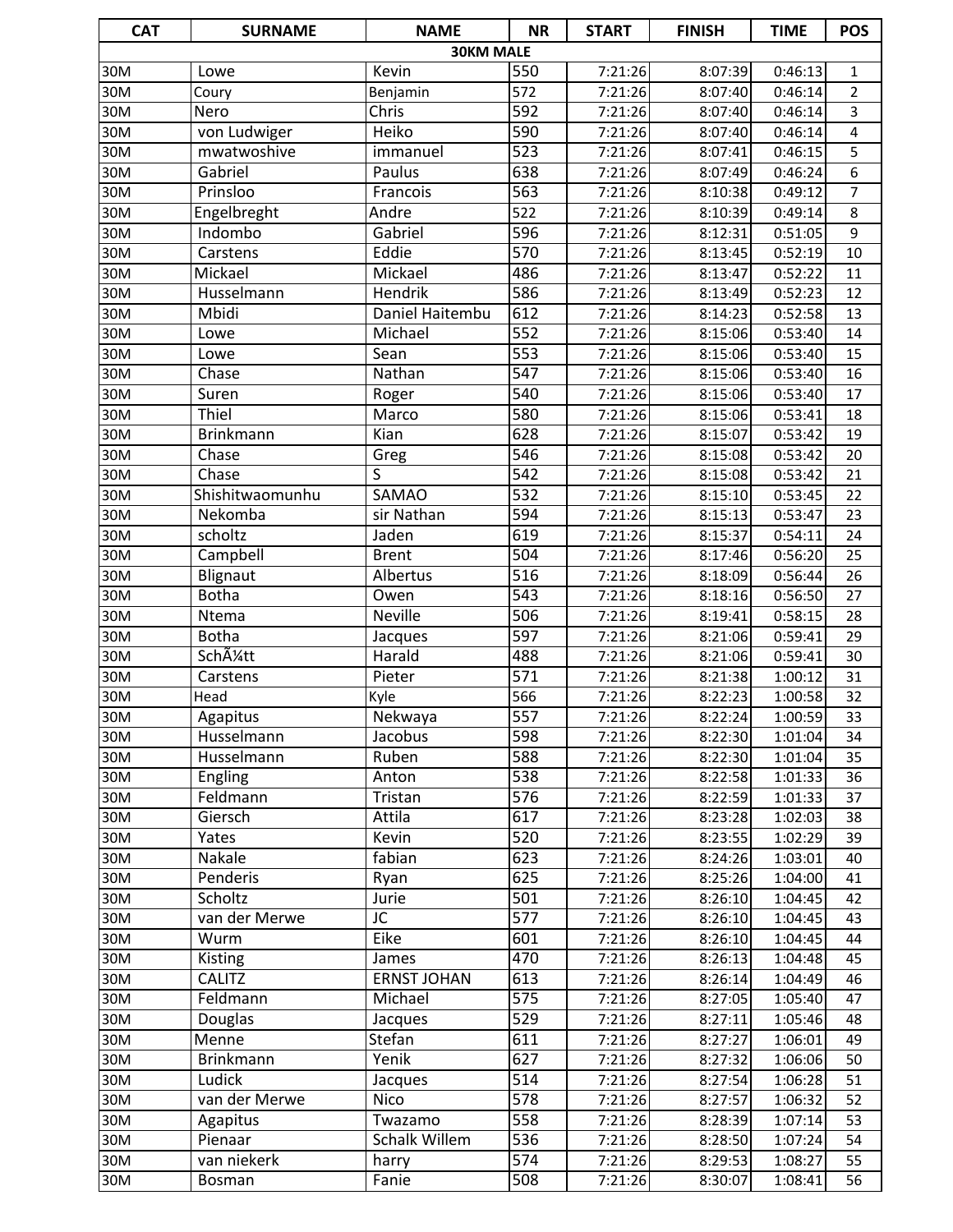| <b>CAT</b>        | <b>SURNAME</b>         | <b>NAME</b>          | <b>NR</b>        | <b>START</b> | <b>FINISH</b> | <b>TIME</b>          | <b>POS</b>      |
|-------------------|------------------------|----------------------|------------------|--------------|---------------|----------------------|-----------------|
| 30M               | Husselmann             | <b>Bruwer</b>        | 587              | 7:21:26      | 8:31:31       | 1:10:05              | 57              |
| 30M               | Oosthuizen             | Martin               | $\overline{555}$ | 7:21:26      | 8:31:38       | 1:10:13              | 58              |
| 30M               | Shinyembah             | Vella                | 505              | 7:21:26      | 8:31:44       | 1:10:18              | 59              |
| 30M               | <b>Byrne</b>           | Marco                | 593              | 7:21:26      | 8:32:08       | 1:10:42              | 60              |
| 30M               | <b>Ellis</b>           | Eugene               | 636              | 7:21:26      | 8:32:24       | 1:10:58              | 61              |
| $\overline{3}$ OM | Schulz                 | Jurgen               | $\overline{503}$ | 7:21:26      | 8:32:52       | 1:11:26              | 62              |
| 30M               | Thirion                | Gerhard              | 531              | 7:21:26      | 8:33:51       | 1:12:25              | 63              |
| 30M               | V/d Westhuizen         | <b>Theuns</b>        | $\overline{512}$ | 7:21:26      | 8:35:09       | 1:13:43              | 64              |
| 30M               | <b>Titus</b>           | Jordan               | 635              | 7:21:26      | 8:35:20       | 1:13:54              | 65              |
| 30M               | Muller                 | Dawie                | $\overline{545}$ | 7:21:26      | 8:35:22       | 1:13:57              | 66              |
| 30M               | <b>AMON</b>            | <b>ANDRE</b>         | 632              | 7:14:16      | 8:28:29       | 1:14:13              | 67              |
| 30M               | Thiel                  | Mario                | 582              | 7:21:26      | 8:36:05       | 1:14:39              | 68              |
| 30M               | <b>COURY</b>           | <b>RICK</b>          | $\overline{567}$ | 7:21:26      | 8:36:43       | 1:15:17              | 69              |
| 30M               | Du Plessis             | Paul                 | 640              | 7:21:26      | 8:37:50       | 1:16:24              | 70              |
| 30M               | Wehlitz                | Tian                 | $\overline{573}$ | 7:21:26      | 8:38:04       | 1:16:38              | 71              |
| 30M               | <b>Titus</b>           | Kaleb                | 634              | 7:21:26      | 8:38:39       | 1:17:14              | $\overline{72}$ |
| 30M               | Du Plessis             | Jandre               | 648              | 7:21:26      | 8:39:37       | 1:18:12              | 73              |
| 30M               | Kinnaird               | Liam                 | $\overline{643}$ | 7:21:26      | 8:40:18       | 1:18:53              | 74              |
| 30M               | calitz                 | ernst calitz         | 614              | 7:21:26      | 8:41:54       | 1:20:29              | $\overline{75}$ |
| 30M               | REDMAN                 | <b>JOHN</b>          | 615              | 7:21:26      | 8:41:55       | 1:20:29              | 76              |
| 30M               | <b>Nel</b>             | Jan Petrus           | 559              | 7:21:26      | 8:42:18       | 1:20:52              | 77              |
| 30M               | head                   | tony                 | 564              | 7:21:26      | 8:42:30       | 1:21:04              | 78              |
| 30M               | v d Westhuizen         | Chadwin              | 641              | 7:21:26      | 8:43:31       | 1:22:06              | 79              |
| 30M               | Faul                   | Joseph               | $\overline{527}$ | 7:21:26      | 8:45:18       | 1:23:52              | 80              |
| 30M               | <b>Beukes</b>          | JJ                   | $\overline{517}$ | 7:21:26      | 8:46:00       | 1:24:34              | 81              |
| 30M               | Pretorius              | Edwin                | 622              | 7:21:26      | 8:48:04       | 1:26:39              | 82              |
| 30M               | Amupadhi               | Tangeni              | 526              | 7:14:16      | 8:46:25       | 1:32:09              | 83              |
| 30M               | Shonena                | Nathaniel            | 556              | 7:21:26      | 8:55:57       | 1:34:32              | 84              |
| 30M               | Shixungileni           | Fikameni             | 507              | 7:21:26      | 8:58:46       | 1:37:21              | 85              |
| 30M               | Gerber                 | Zayden-Anthonie      | 608              | 7:21:26      | 9:10:26       | 1:49:00              | 86              |
| 30M               | Gerber                 | Frans-Anthonie       | 606              | 7:21:26      | 9:10:26       | 1:49:00              | 87              |
| 30M               | Haufiku                | Kandume              | 609              | 7:14:16      | 9:16:01       | 2:01:45              | 88              |
| 30M               | van der Westhuizen     | Francois             | 629              | 7:14:16      | 9:50:36       | 2:36:20              | 89              |
| 30M               | Basson                 | Andre                | 584              | #N/A         | #N/A          | #N/A                 |                 |
| 30M               | <b>Brinkmann</b>       | Mark                 | 630              | #N/A         | #N/A          | # $N/A$              |                 |
| 30M               | David                  | Thomas               | 642              | #N/A         | #N/A          | #N/A                 |                 |
| 30M               | <b>HANEKOM</b>         | <b>FREDDIE</b>       | 569              | #N/A         | #N/A          | #N/A                 |                 |
| 30M               | Hilfiker               | Dylan                | 610              | #N/A         | #N/A          | $\sharp N/A$         |                 |
| 30M               | Louw<br><b>OLIVIER</b> | Tobie<br><b>RYAN</b> | 620              | #N/A         | #N/A          | #N/A                 |                 |
| 30M<br>30M        |                        | Louwtjie             | 585              | #N/A         | #N/A<br>#N/A  | #N/A<br>$\sharp N/A$ |                 |
| 30M               | Opperman<br>Penderis   | Johan                | 626              | #N/A<br>#N/A | #N/A          | #N/A                 |                 |
| 30M               | Pienaar                | Andre                | 525              | #N/A         | #N/A          | #N/A                 |                 |
| 30M               | Dasilva                | Leo                  | 633              | #N/A         | #N/A          | $\sharp N/A$         |                 |
| 30M               | Janeke                 | Johan                | 515              | #N/A         | #N/A          | #N/A                 |                 |
|                   |                        | <b>60KM FEMALE</b>   |                  |              |               |                      |                 |
| 60FEM             | Huysamen               | Mandy                | 484              | 7:14:16      | 9:00:06       | 1:45:50              | 1               |
| 60FEM             | Tietz                  | Antje                | 443              | 7:14:16      | 9:05:39       | 1:51:23              | $\overline{2}$  |
| 60FEM             | Wiese                  | Tania                | 334              | 7:14:16      | 9:14:22       | 2:00:06              | 3               |
| 60FEM             | REDELINGHUYS           | <b>DAWN</b>          | 545              | 7:14:16      | 9:15:49       | 2:01:33              | 4               |
| 60FEM             | <b>Brockmann</b>       | Karin                | 367              | 7:14:16      | 9:15:49       | 2:01:33              | 5               |
| 60FEM             | Graf                   | Berrit               | 351              | 7:14:16      | 9:18:33       | 2:04:18              | 6               |
| 60FEM             | Venter                 | Gerda                | 393              | 7:14:16      | 9:18:34       | 2:04:19              | $\overline{7}$  |
| 60FEM             | van den Bosch          | Lindy                | 395              | 7:14:16      | 9:22:17       | 2:08:01              | 8               |
| 60FEM             | <b>OLIVIER</b>         | <b>RAYVEN</b>        | 432              | 7:14:16      | 9:22:29       | 2:08:13              | 9               |
| 60FEM             | Janeke                 | Anita                | 308              | 7:14:16      | 9:23:54       | 2:09:38              | $10\,$          |
| 60FEM             | Gaike-Neuburg          | Martina              | 402              | 7:14:16      | 9:23:58       | 2:09:42              | 11              |
|                   |                        |                      |                  |              |               |                      |                 |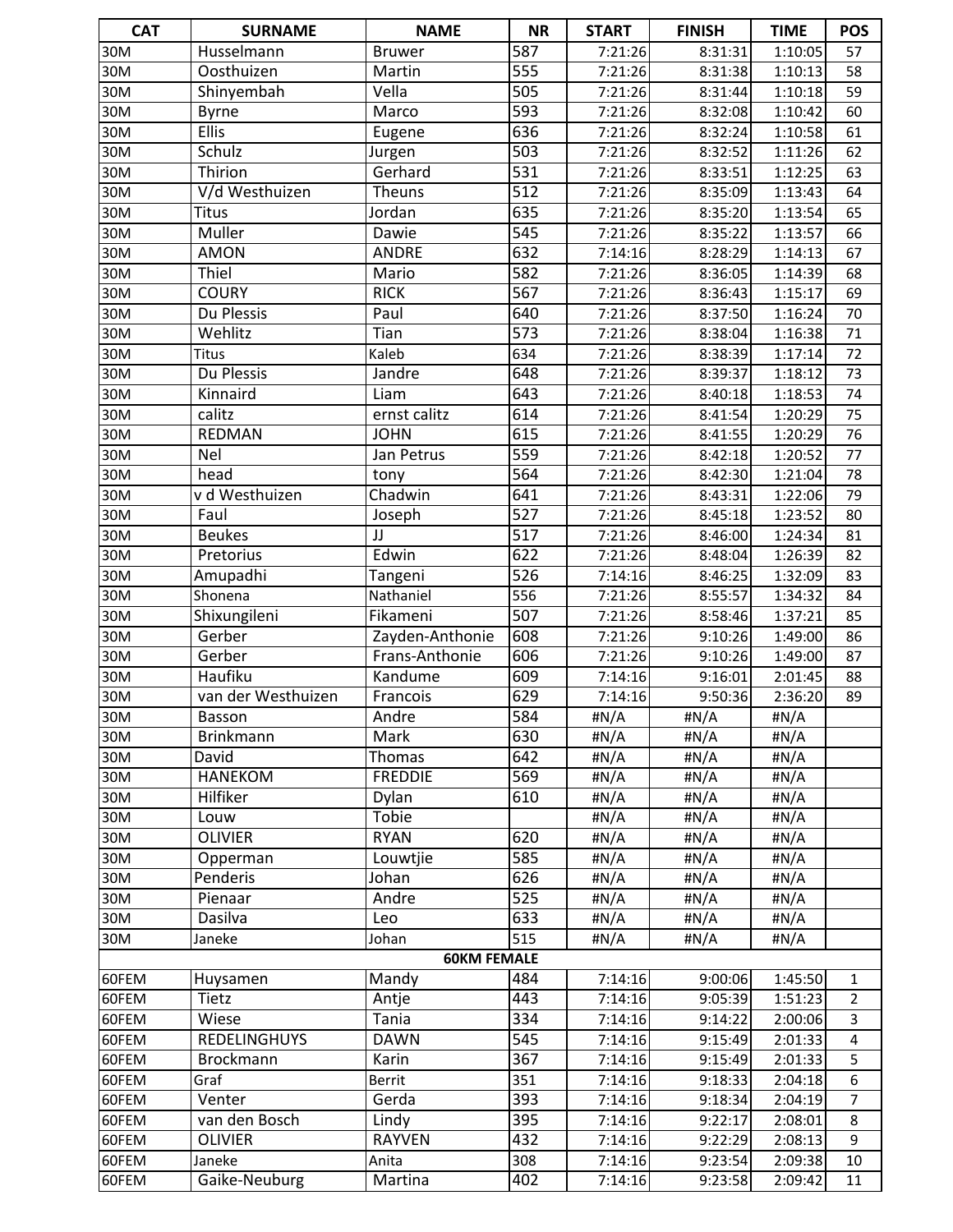| <b>CAT</b>     | <b>SURNAME</b>            | <b>NAME</b>    | <b>NR</b> | <b>START</b>       | <b>FINISH</b>      | <b>TIME</b>        | <b>POS</b>      |
|----------------|---------------------------|----------------|-----------|--------------------|--------------------|--------------------|-----------------|
| 60FEM          | <b>Nel</b>                | Marsha         | 307       | 7:14:16            | 9:24:27            | 2:10:11            | 12              |
| 60FEM          | Du Toit                   | Hildie         | 934       | 7:14:16            | 9:27:05            | 2:12:49            | 13              |
| 60FEM          | Mans                      | Maryna         | 373       | 7:14:16            | 9:28:00            | 2:13:23            | 14              |
| 60FEM          | Reinhardt                 | Fransie        | 313       | 7:14:16            | 9:29:13            | 2:14:57            | 15              |
| 60FEM          | <b>Brinkmann</b>          | Sheenagh       | 401       | 7:14:16            | 9:30:42            | 2:16:26            | 16              |
| 60FEM          | Snyman                    | Janine         | 344       | 7:14:16            | 9:31:03            | 2:16:47            | 17              |
| 60FEM          | Enright                   | Petro          | 348       | 7:14:16            | 9:31:18            | 2:17:02            | 18              |
| 60FEM          | Westraadt                 | Helet          | 418       | 7:14:16            | 9:32:15            | 2:17:59            | 19              |
| 60FEM          | Otto                      | Claudia        | 936       | 7:14:16            | 9:32:20            | 2:18:04            | 20              |
| 60FEM          | Doman                     | Michelle       | 340       | 7:14:16            | 9:33:00            | 2:18:44            | 21              |
| 60FEM          | Van Zyl                   | Tarien         | 310       | 7:14:16            | 9:33:56            | 2:19:40            | 22              |
| 60FEM          | Penzhorn                  | Renate         | 321       | 7:14:16            | 9:35:46            | 2:21:30            | $\overline{23}$ |
| 60FEM          | Knox                      | Nicky          | 374       | 7:14:16            | 9:36:06            | 2:21:50            | 24              |
| 60FEM          | Pienaar                   | Marizelle      | 338       | 7:14:16            | 9:36:12            | 2:21:56            | 25              |
| 60FEM          | <b>Brandt</b>             | Marlynne       | 379       | 7:14:16            | 9:36:25            | 2:22:09            | 26              |
| 60FEM          | Winsauer                  | Ingeborg       | 405       | 7:14:16            | 9:39:33            | 2:25:17            | 27              |
| 60FEM          | Nel                       | Janda          | 306       | 7:14:16            | 9:40:56            | 2:26:40            | 28              |
| 60FEM          | <b>CUFF</b>               | <b>HESTER</b>  | 392       | 7:14:16            | 9:43:05            | 2:28:49            | 29              |
| 60FEM          | Erasmus                   | Elzanne        | 421       | 7:14:16            | 9:46:13            | 2:31:57            | 30              |
| 60FEM          | Currie                    | Chenelle       | 325       | 7:14:16            | 9:50:20            | 2:36:04            | 31              |
| 60FEM          | Shannon                   | Charmaine      | 938       | 7:14:16            | 9:53:54            | 2:39:38            | 32              |
| 60FEM          | Van Schoor                | Magda          | 434       | 7:14:16            | 9:54:06            | 2:39:50            | 33              |
| 60FEM          | Verwey                    | Marguerite     | 329       | 7:14:16            | 9:54:34            | 2:40:19            | 34              |
| 60FEM          | Steyn                     | Daleen         | 336       | 7:14:16            | 9:57:38            | 2:43:22            | 35              |
| 60FEM          | Thirion                   | Christine      | 396       | 7:14:16            | 9:57:39            | 2:43:23            | 36              |
| 60FEM          | Van Zyl                   | Irene          | 932       | 7:14:16            | 9:57:42            | 2:43:26            | 37              |
| 60FEM          | Lepen                     | Liesl          | 357       | 7:14:16            | 9:58:38            | 2:44:22            | 38              |
| 60FEM          | Wiemers                   | Renate         | 487       | 7:14:16            | 10:01:17           | 2:47:01            | 39              |
| 60FEM          | <b>Titus</b>              | Jenielle       | 409       | 7:14:16            | 10:01:37           | 2:47:21            | 40              |
| 60FEM          | Janik                     | Carolin        | 425       | 7:14:16            | 10:10:14           | 2:55:58            | 41              |
| 60FEM          | Gall                      | Claire         | 456       | 7:14:16            | 10:11:47           | 2:57:31            | 42              |
| 60FEM          | Isaacs                    | Maureen        | 943       | 7:14:16            | 10:15:31           | 3:01:15            | 43              |
| 60FEM          | Steyn                     | Naomi          | 358       | 7:14:16            | 10:16:13           | 3:01:57            | 44              |
| 60FEM          | Thiessen                  | Christiane     | 408       | 7:14:16            | 10:20:48           | 3:06:32            | 45              |
| 60FEM          | Smith                     | Elize          | 423       | 7:14:16            | 10:22:53           | 3:08:37            | 46              |
| 60FEM          | Barnard                   | Maggie         | 424       | 7:14:16            | 10:22:54           | 3:08:38            | 47              |
| 60FEM          | Dee Wee                   | Melanie        | 381       | 7:14:16            | 10:31:32           | 3:17:16            | 48              |
| 60FEM          | Viljoen                   | Ulande         | 426       | 7:14:16            | 10:44:34           | 3:30:18            | 49              |
| 60FEM          | <b>REICHEL</b>            | <b>MARLENE</b> | 303       | 7:14:16            | 10:45:57           | 3:31:41            | 50              |
| 60FEM          | <b>MOSTERT</b>            | JAEN-MARIE     | 304       | 7:14:16            | 10:55:27           | 3:41:11            | 51              |
| 60FEM          | <b>Nolte</b>              | Berdine        | 489       | 7:14:16            | 0:00:00            | 0:00:00            |                 |
| 60FEM          | van Schalkwyk             | Christel       | 327       | 7:14:16            | 0:00:00            | 0:00:00            |                 |
| 60FEM          | Basson                    | Dietlind       | 496       | 0:00:00            | 0:00:00            | 0:00:00            |                 |
| 60FEM          | bosch                     | claudea        | 369       | 0:00:00            | 0:00:00            | 0:00:00            |                 |
| 60FEM          | Coimbra                   | Raquel         | 427       | 0:00:00            | 0:00:00            | 0:00:00            |                 |
| 60FEM          | Erasmus                   | Anke           | 948       | 0:00:00            | 0:00:00            | 0:00:00            |                 |
| 60FEM          | Kruger                    | Hilke          |           | 0:00:00            | 0:00:00            | 0:00:00            |                 |
| 60FEM          | Schlechter                | Elaine         | 383       | 0:00:00            | 0:00:00            | 0:00:00            |                 |
| 60FEM          | Simon                     | Susan          | 410       | 0:00:00            | 0:00:00            | 0:00:00            |                 |
| 60FEM          | <b>THERON</b>             | <b>ELZABE</b>  | 932       | 0:00:00            | 0:00:00            | 0:00:00            |                 |
|                |                           | Melanie        | 493       |                    |                    |                    |                 |
| 60FEM<br>60FEM | Van Wyk<br><b>Dressel</b> | Ariane         | 497       | 0:00:00<br>0:00:00 | 0:00:00<br>0:00:00 | 0:00:00<br>0:00:00 |                 |
| 60FEM          |                           | himee          | 494       |                    |                    | 0:00:00            |                 |
|                | kustaa                    |                |           | 0:00:00            | 0:00:00            |                    |                 |
|                |                           |                |           |                    |                    |                    |                 |
|                |                           |                |           |                    |                    |                    |                 |
|                |                           |                |           |                    |                    |                    |                 |
|                |                           |                |           |                    |                    |                    |                 |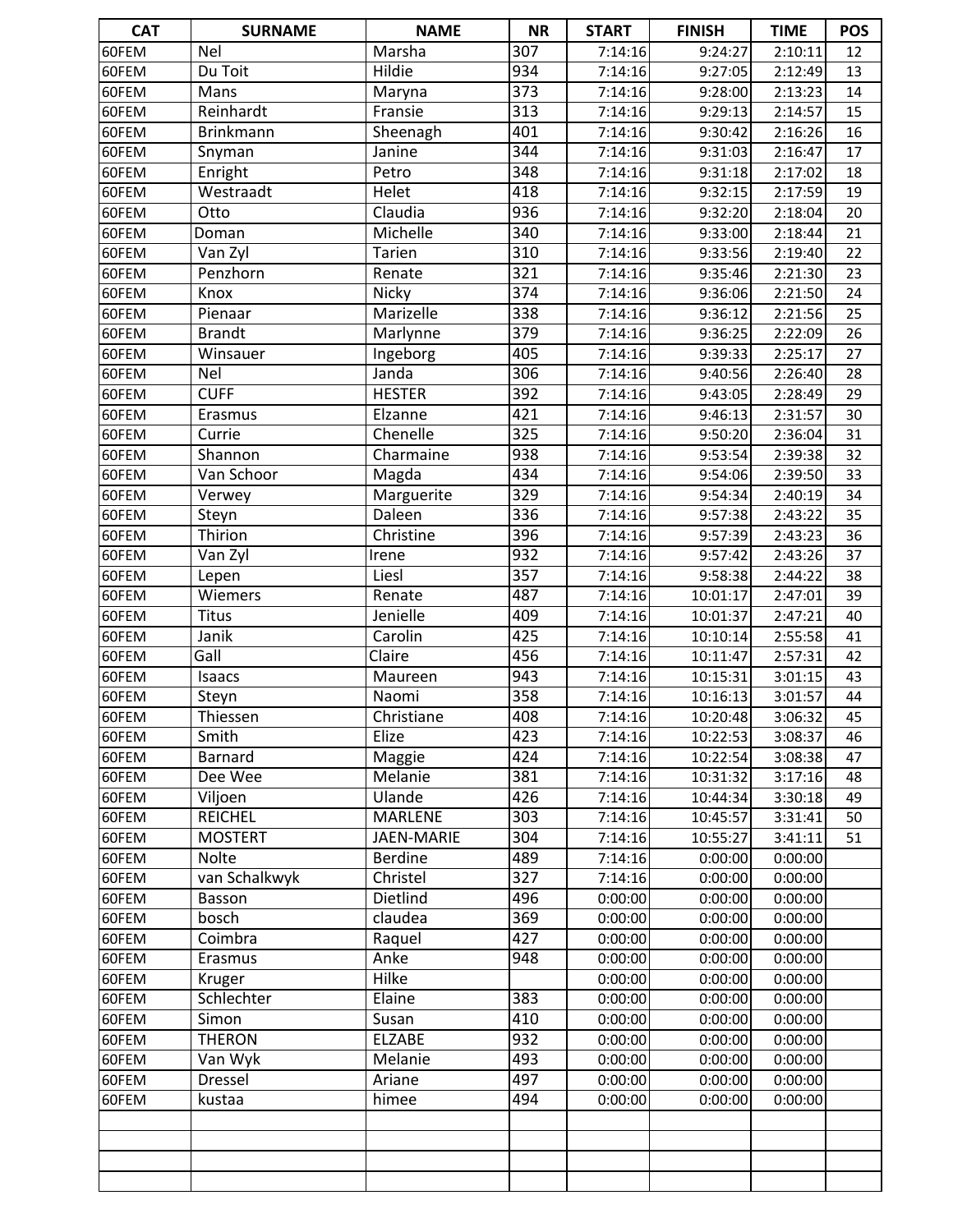| <b>CAT</b> | <b>SURNAME</b>    | <b>NAME</b>     | <b>NR</b>        | <b>START</b>       | <b>FINISH</b>      | <b>TIME</b>        | <b>POS</b>     |
|------------|-------------------|-----------------|------------------|--------------------|--------------------|--------------------|----------------|
|            |                   |                 | <b>60KM MALE</b> |                    |                    |                    |                |
| 60M        | Vosloo            | Justin          | 448              | 7:09:02            | 9:50:51            | 1:41:04            | 1              |
| 60M        | Links             | Vianni          | 398              | 7:14:16            | 8:55:20            | 1:41:05            | $\overline{2}$ |
| 60M        | van Doorn         | Stefan          | 445              | 7:14:16            | 8:55:21            | 1:41:05            | 3              |
| 60M        | Horenburg         | Thorsten        | 479              | 7:14:16            | 8:55:22            | 1:41:06            | 4              |
| 60M        | Jensen            | Bergran         | $\overline{375}$ | 7:14:16            | 8:55:35            | 1:41:19            | 5              |
| 60M        | <b>Borg</b>       | Leander         | 490              | 7:14:16            | 8:55:35            | 1:41:19            | $\overline{6}$ |
| 60M        | Rowles            | Andrew          | 439              | 7:14:16            | 8:55:37            | 1:41:21            | $\overline{7}$ |
| 60M        | Hamundjebo        | Tuhafeni        | 397              | 7:14:16            | 8:55:38            | 1:41:22            | 8              |
| 60M        | Fouche            | Charl           | 461              | 7:14:16            | 8:55:51            | 1:41:35            | 9              |
| 60M        | Heymans           | Mannie          | 491              | 7:14:16            | 8:55:56            | 1:41:40            | 10             |
| 60M        | Gouws             | Wynand          | 63               | 7:14:16            | 8:56:14            | 1:41:58            | 11             |
| 60M        | Spath             | Mark            | 422              | 7:14:16            | 9:00:06            | 1:45:50            | 12             |
| 60M        | Coomer            | Anthony         | 952              | 7:14:16            | 9:00:06            | 1:45:50            | 13             |
| 60M        | Bombosch          | Frank           | 450              | 7:14:16            | 9:00:06            | 1:45:50            | 14             |
| 60M        | Vries             | Roderick        | 476              | 7:14:16            | 9:00:14            | 1:45:58            | 15             |
| 60M        | Israel            | Alfred          | $\overline{951}$ | 7:14:16            | 9:02:52            | 1:48:36            | 16             |
| 60M        | Hoeksema          | <b>Nicolaas</b> | 324              | 7:14:16            | 9:02:52            | 1:48:36            | 17             |
| 60M        | Huysamen          | Andre           | 485              | 7:14:16            | 9:00:06            | 1:45:50            | 18             |
| 60M        | Silver<br>Fourie  | Wimpie<br>Allen | 440<br>457       | 7:14:16            | 9:03:58            | 1:49:43            | 19             |
| 60M<br>60M | Lombaard          | Etienne         | 391              | 7:14:16<br>7:14:16 | 9:04:40<br>9:04:41 | 1:50:24<br>1:50:25 | 20<br>21       |
| 60M        | Shozi             | Mdota           | $\overline{354}$ | 7:14:16            | 9:04:42            | 1:50:26            | 22             |
| 60M        | Husselmann        | Sheldon         | 150              | 7:14:16            | 9:04:42            | 1:50:26            | 23             |
| 60M        | Neethling         | Jean-Pierre     | 407              | 7:14:16            | 9:04:43            | 1:50:27            | 24             |
| 60M        | <b>Botha</b>      | Mark            | 342              | 7:14:16            | 9:06:37            | 1:52:21            | 25             |
| 60M        | <b>VISSER</b>     | <b>FRANCOIS</b> | 363              | 7:14:16            | 9:11:36            | 1:57:20            | 26             |
| 60M        | Graf              | Rene            | 355              | 7:14:16            | 9:11:43            | 1:57:27            | 27             |
| 60M        | Kalimbwe          | Erastus         | 412              | 7:14:16            | 9:12:00            | 1:57:44            | 28             |
| 60M        | Reinhardt         | Abraham         | 315              | 7:14:16            | 9:13:08            | 1:58:52            | 29             |
| 60M        | Coetzer           | Jan-Christo     | 366              | 7:14:16            | 9:14:00            | 1:59:44            | 30             |
| 60M        | Drobisch          | Hans-Peter      | 331              | 7:14:16            | 9:14:40            | 2:00:24            | 31             |
| 60M        | Vermeulen         | Wouter          | 365              | 7:14:16            | 9:15:48            | 2:01:33            | 32             |
| 60M        | Briedenhann       | Rikus           | 442              | 7:14:16            | 9:15:49            | 2:01:34            | 33             |
| 60M        | Conradie          | Johann          | 330              | 7:14:16            | 9:15:50            | 2:01:34            | 34             |
| 60M        | Schutz            | Jacques         | 419              | 7:14:16            | 9:17:07            | 2:02:51            | 35             |
| 60M        | Horn              | Hennie          | 477              | 7:14:16            | 9:17:58            | 2:03:42            | 36             |
| 60M        | Naftal            | Laban           | 400              | 7:14:16            | 9:18:13            | 2:03:57            | 37             |
| 60M        | van staden        | morne           | 390              | 7:14:16            | 9:21:23            | 2:07:07            | 38             |
| 60M        | van Wyk           | Richard         | 471              | 7:14:16            | 9:22:03            | 2:07:47            | 39             |
| 60M        | Boltman           | Piet            | 429              | 7:14:16            | 9:22:30            | 2:08:14            | 40             |
| 60M        | Mittendorf        | Kurt            | 337              | 7:14:16            | 9:23:51            | 2:09:35            | 41             |
| 60M        | Nickel            | Tevin           | 438              | 7:14:16            | 9:23:52            | 2:09:36            | 42             |
| 60M        | Snyman            | Andre           | 343              | 7:14:16            | 9:23:54            | 2:09:38            | 43             |
| 60M        | Venter            | Hein            | 949              | 7:14:16            | 9:23:56            | 2:09:40            | 44             |
| 60M        | Neuburg           | Roland          | 403              | 7:14:16            | 9:23:59            | 2:09:43            | 45             |
| 60M        | <b>FARMER</b>     | <b>ALLVAN</b>   | 447              | 7:14:16            | 9:25:25            | 2:11:09            | 46             |
| 60M        | Mc Kay            | Reza            | 378              | 7:14:16            | 9:25:47            | 2:11:31            | 47             |
| 60M        | Hite              | Philip          | 468              | 7:14:16            | 9:29:42            | 2:15:26            | 48             |
| 60M        | du Plooy          | Jaco            | 406              | 7:14:16            | 9:29:49            | 2:15:34            | 49             |
| 60M        | <b>Burger</b>     | Zelan           | 460              | 7:14:16            | 9:29:50            | 2:15:34            | 50             |
| 60M        | Kalisch           | Tembo           | 394              | 7:14:16            | 9:30:18            | 2:16:02            | 51             |
| 60M        | van Dyk           | <b>WD</b>       | 430              | 7:14:16            | 9:30:48            | 2:16:32            | 52             |
| 60M        | van der Westuizen | James           | 420              | 7:14:16            | 9:31:00            | 2:16:44            | 53             |
| 60M        | Sivertsen         | Owen            | 404              | 7:14:16            | 9:31:18            | 2:17:02            | 54             |
| 60M        | <b>VAN WYK</b>    | <b>GASTON</b>   | 326              | 7:14:16            | 9:31:27            | 2:17:11            | 55             |
| 60M        | Van der Merwe     | Andre           | 495              | 7:14:16            | 9:31:39            | 2:17:24            | 56             |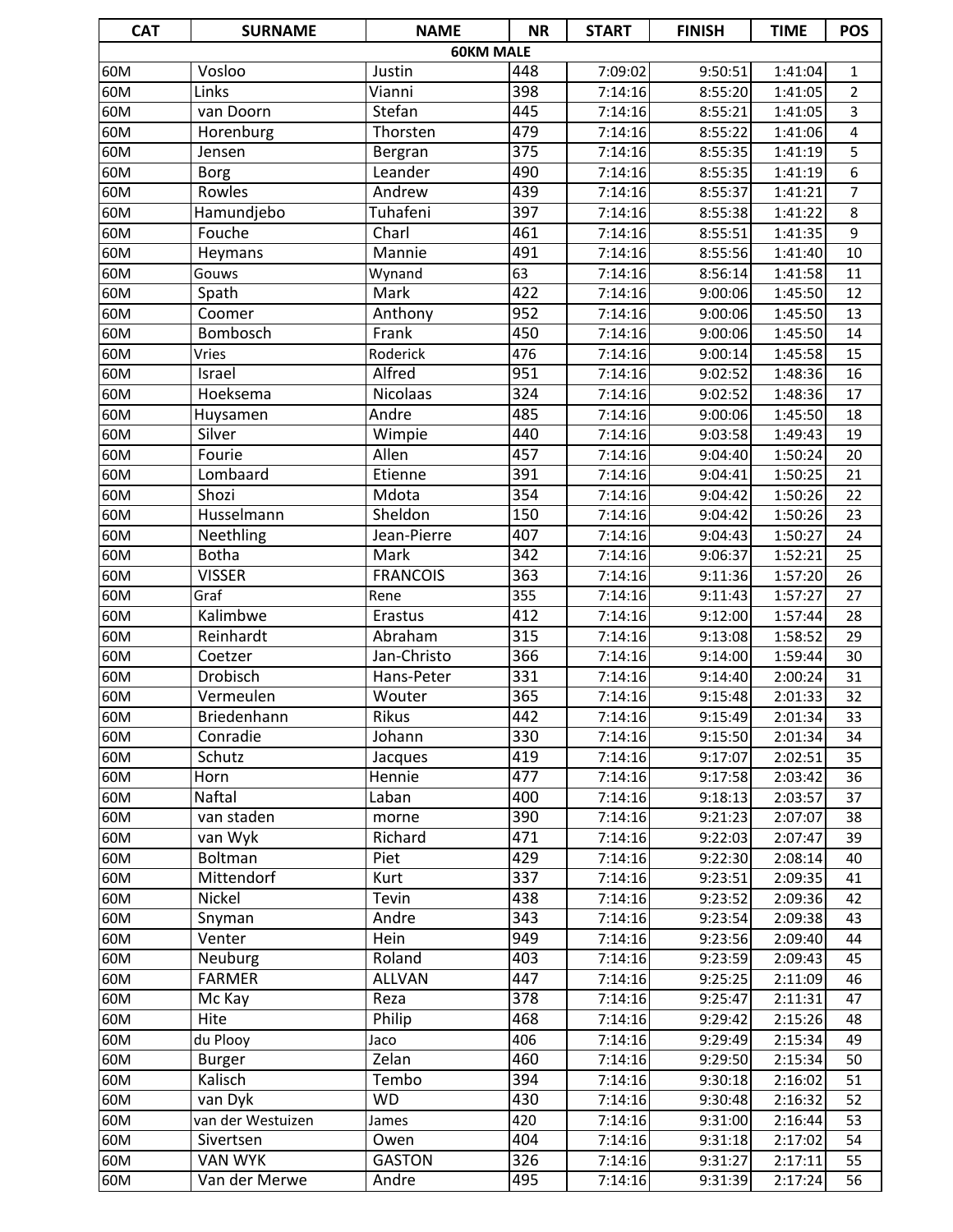| <b>CAT</b> | <b>SURNAME</b>  | <b>NAME</b>       | <b>NR</b> | <b>START</b> | <b>FINISH</b> | <b>TIME</b> | <b>POS</b> |
|------------|-----------------|-------------------|-----------|--------------|---------------|-------------|------------|
| 60M        | Basson          | Marius            | 472       | 7:14:16      | 9:32:21       | 2:18:05     | 57         |
| 60M        | Van Wyk         | Freddie           | 370       | 7:14:16      | 9:32:43       | 2:18:27     | 58         |
| 60M        | van Schalkwyk   | Phillip           | 328       | 7:14:16      | 9:33:28       | 2:19:12     | 59         |
| 60M        | Schade          | Klaus             | 467       | 7:14:16      | 9:33:47       | 2:19:31     | 60         |
| 60M        | potgieter       | andre             | 318       | 7:14:16      | 9:34:04       | 2:19:48     | 61         |
| 60M        | labuschagne     | christiaan        | 319       | 7:14:16      | 9:34:04       | 2:19:48     | 62         |
| 60M        | Cloete          | Johan             | 387       | 7:14:16      | 9:34:10       | 2:19:54     | 63         |
| 60M        | Horn            | Christiaan        | 386       | 7:14:16      | 9:34:30       | 2:20:14     | 64         |
| 60M        | <b>Nickel</b>   | Nickel            | 437       | 7:14:16      | 9:34:51       | 2:20:35     | 65         |
| 60M        | <b>TALJAARD</b> | <b>RENIER</b>     | 322       | 7:14:16      | 9:35:46       | 2:21:30     | 66         |
| 60M        | Muhr            | Matthias          | 312       | 7:14:16      | 9:35:57       | 2:21:41     | 67         |
| 60M        | Westraadt       | Anton             | 417       | 7:14:16      | 9:36:12       | 2:21:56     | 68         |
| 60M        | Van Wyk         | Danie             | 492       | 7:14:16      | 9:36:34       | 2:22:18     | 69         |
| 60M        | <b>Britz</b>    | Kenneth           | 372       | 7:14:16      | 9:36:35       | 2:22:19     | 70         |
| 60M        | Schmidbauer     | Udo               | 444       | 7:14:16      | 9:36:37       | 2:22:21     | 71         |
| 60M        | Isaacs          | Ez-Jay            | 945       | 7:14:16      | 9:36:38       | 2:22:22     | 72         |
| 60M        | v/d Westhuizen  | Johannes G        | 317       | 7:14:16      | 9:36:44       | 2:22:28     | 73         |
| 60M        | Preschel        | Harald            | 441       | 7:14:16      | 9:37:09       | 2:22:53     | 74         |
| 60M        | Conradie        | Pieter            | 323       | 7:14:16      | 9:38:03       | 2:23:47     | 75         |
| 60M        | Van Zyl         | Jacques           | 309       | 7:14:16      | 9:38:24       | 2:24:08     | 76         |
| 60M        | van niekerk     | david             | 320       | 7:14:16      | 9:40:08       | 2:25:52     | 77         |
| 60M        | Ellis           | Justin            | 368       | 7:14:16      | 9:40:58       | 2:26:42     | 78         |
| 60M        | Gawachab        | Taryll            | 413       | 7:14:16      | 9:41:01       | 2:26:45     | 79         |
| 60M        | Jones           | Anthony           | 352       | 7:14:16      | 9:42:52       | 2:28:36     | 80         |
| 60M        | V/d Westhuizen  | Johannes G JNR    | 316       | 7:14:16      | 9:43:07       | 2:28:51     | 81         |
| 60M        | Kondjeni        | Andreas           | 431       | 7:14:16      | 9:43:42       | 2:29:26     | 82         |
| 60M        | Davids          | Isak              | 411       | 7:14:16      | 9:47:14       | 2:32:58     | 83         |
| 60M        | Geurtse         | Goi               | 958       | 7:14:16      | 9:50:02       | 2:35:46     | 84         |
| 60M        | <b>Britz</b>    | Fanie             | 435       | 7:14:16      | 9:51:59       | 2:37:43     | 85         |
| 60M        | Jansen          | Yvad              | 414       | 7:14:16      | 9:52:27       | 2:38:11     | 86         |
| 60M        | Hartung         | Quintin           | 428       | 7:14:16      | 9:55:49       | 2:41:33     | 87         |
| 60M        | Esbach          | Handro            | 436       | 7:14:16      | 9:57:42       | 2:43:26     | 88         |
| 60M        | Lepen           | Johan             | 356       | 7:14:16      | 9:58:38       | 2:44:22     | 89         |
| 60M        | Taljaard        | Woutee            | 362       | 7:14:16      | 9:58:44       | 2:44:28     | 90         |
| 60M        | Wiemers         | Martin            | 469       | 7:14:16      | 10:01:14      | 2:46:58     | 91         |
| 60M        | Corsten         | Peter             | 466       | 7:14:16      | 10:01:35      | 2:47:19     | 92         |
| 60M        | Olivier         | Kadhan            | 377       | 7:14:16      | 10:05:03      | 2:50:47     | 93         |
| 60M        | Louw            | Shaun             | 376       | 7:14:16      | 10:05:04      | 2:50:48     | 94         |
| 60M        | <b>Botha</b>    | Gilbert           | 339       | 7:14:16      | 10:06:21      | 2:52:05     | 95         |
| 60M        | Mulder          | Andre             | 458       | 7:14:16      | 10:11:50      | 2:57:34     | 96         |
| 60M        | DU PLOOY        | <b>Nico</b>       | 360       | 7:14:16      | 10:15:01      | 3:00:45     | 97         |
| 60M        | Kalimba         | Jerry             | 453       | 7:14:16      | 10:16:12      | 3:01:56     | 98         |
| 60M        | Novengi         | Tjitjai           | 415       | 7:14:16      | 10:19:13      | 3:04:57     | 99         |
| 60M        | Coertzen        | Gerhard           | 333       | 7:14:16      | 10:30:38      | 3:16:22     | 100        |
| 60M        | Stewe           | Rodney            | 455       | 7:14:16      | 10:42:09      | 3:27:54     | 101        |
| 60M        | <b>REICHEL</b>  | <b>DERECK</b>     | 302       | 7:14:16      | 10:55:23      | 3:41:07     | 102        |
| 60M        | <b>PITT</b>     | Allistaire George | 359       | 7:14:16      | 0:00:00       | 0:00:00     | <b>DNF</b> |
| 60M        | Graf            | Roland            | 350       | 7:14:16      | 0:00:00       | 0:00:00     | <b>DNF</b> |
| 60M        | <b>Boshoff</b>  | Jan               | 341       | 7:14:16      | 0:00:00       | 0:00:00     |            |
| 60M        | <b>Botha</b>    | Matthew           | 353       | 7:14:16      | 0:00:00       | 0:00:00     |            |
| 60M        | Mouton          | Garth             | 380       | 7:14:16      | 0:00:00       | 0:00:00     |            |
| 60M        | Van Wyk         | Anthony           | 478       | 7:14:16      | 0:00:00       | 0:00:00     |            |
| 60M        | Izaaks          | Diego             | 1101      | 7:14:16      | 0:00:00       | 0:00:00     |            |
| 60M        | <b>BOSMAN</b>   | <b>JURGENS</b>    | 957       | 0:00:00      | 0:00:00       | 0:00:00     |            |
| 60M        | <b>Botes</b>    | Martin            | 349       | 0:00:00      | 0:00:00       | 0:00:00     |            |
| 60M        | Cloete          | Adriaan           | 335       | 0:00:00      | 0:00:00       | 0:00:00     |            |
| 60M        | De Wet          | Charl             | 384       | 0:00:00      | 0:00:00       | 0:00:00     |            |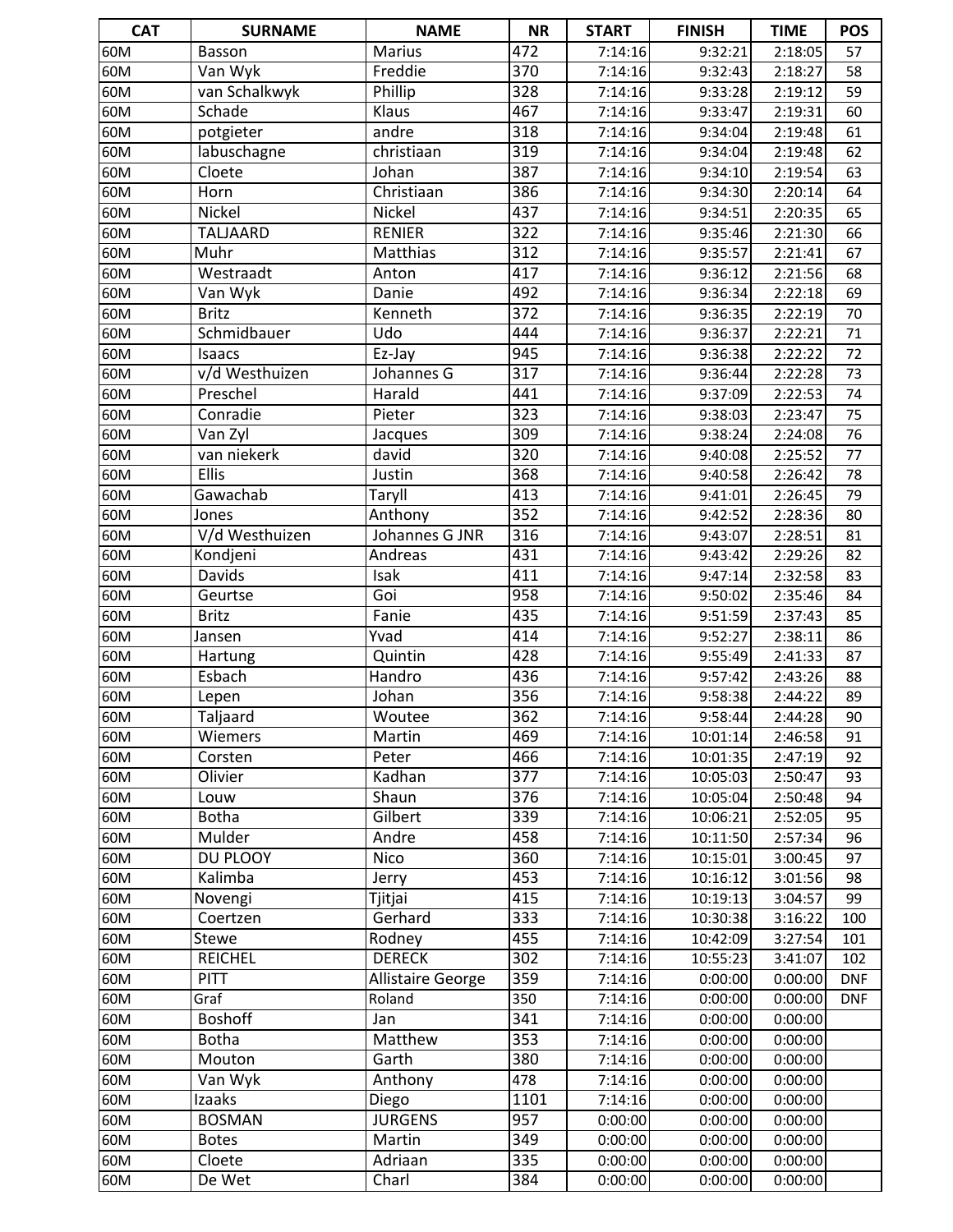| <b>CAT</b> | <b>SURNAME</b>  | <b>NAME</b>      | <b>NR</b>        | <b>START</b> | <b>FINISH</b> | <b>TIME</b> | <b>POS</b>     |
|------------|-----------------|------------------|------------------|--------------|---------------|-------------|----------------|
| 60M        | Diergaardt      | PJ               | 416              | 0:00:00      | 0:00:00       | 0:00:00     |                |
| 60M        | Du Toit         | Louis            | 935              | 0:00:00      | 0:00:00       | 0:00:00     |                |
| 60M        | Erasmus         | John             | 946              | 0:00:00      | 0:00:00       | 0:00:00     |                |
| 60M        | Galloway        | lan              | 385              | 0:00:00      | 0:00:00       | 0:00:00     |                |
| 60M        | Kleopas         | Maruen           | 399              | 0:00:00      | 0:00:00       | 0:00:00     |                |
| 60M        | marais          | steyn            | $\overline{371}$ | 0:00:00      | 0:00:00       | 0:00:00     |                |
| 60M        | Muir            | Chris            | 332              | 0:00:00      | 0:00:00       | 0:00:00     |                |
| 60M        | Nell            | Morne            | 305              | 0:00:00      | 0:00:00       | 0:00:00     |                |
| 60M        | Page            | Henry            | 345              | 0:00:00      | 0:00:00       | 0:00:00     |                |
| 60M        | Schlabitz       | Hanjo            | $\overline{311}$ | 0:00:00      | 0:00:00       | 0:00:00     |                |
| 60M        | Schlechter      | Henk             | 382              | 0:00:00      | 0:00:00       | 0:00:00     |                |
| 60M        | Schoonbee       | Jaco             | 361              | 0:00:00      | 0:00:00       | 0:00:00     |                |
| 60M        | Sprangers       | Erwin            | 389              | 0:00:00      | 0:00:00       | 0:00:00     |                |
| 60M        | Vermeulen       | Mario            | $\overline{347}$ | 0:00:00      | 0:00:00       | 0:00:00     |                |
| 60M        | Van Zyl         | <b>CORNELIUS</b> | 301              | 0:00:00      | 0:00:00       | 0:00:00     |                |
| 60M        | Visser          | Juan             | 364              | 0:00:00      | 0:00:00       | 0:00:00     |                |
| 60M        | Mate            | Franklin         | 451              | 0:00:00      | 0:00:00       | 0:00:00     |                |
| 60M        | <b>SHOOPALA</b> | WILLIBARD        | 937              | 7:21:26      | 9:17:57 DQ    |             |                |
| 60M        | Shinyemba       | <b>Markus</b>    | 433              | 7:21:26      | 8:10:50 DQ    |             |                |
| 60M        | Kruger          | <b>Marinus</b>   | 454              | 7:26:13      | $8:25:18$ DQ  |             |                |
|            |                 |                  | 100KM MALE       |              |               |             |                |
| 100M       | Pritzen         | Marc             | 17               | 7:04:30      | 9:11:51       | 2:07:21     | $\mathbf{1}$   |
| 100M       | Vermeulen       | <b>Braam</b>     | 114              | 7:04:30      | 9:11:52       | 2:07:22     | $\overline{2}$ |
| 100M       | Miller          | Alexander        | 103              | 7:04:30      | 9:11:53       | 2:07:24     | 3              |
| 100M       | Cuff            | Ingram           | 65               | 7:04:30      | 9:11:59       | 2:07:30     | 4              |
| 100M       | Papo            | Zavier           | 130              | 7:04:30      | 9:11:59       | 2:07:30     | 5              |
| 100M       | <b>Cilliers</b> | Jacques          | $\overline{84}$  | 7:04:30      | 9:11:59       | 2:07:30     | $\overline{6}$ |
| 100M       | Steenkamp       | Fanie            | 87               | 7:04:30      | 9:12:00       | 2:07:30     | $\overline{7}$ |
| 100M       | Hamunyela       | Johannes         | 370              | 7:04:30      | 9:12:00       | 2:07:31     | 8              |
| 100M       | Hanekom         | Jaco             | 128              | 7:04:30      | 9:12:00       | 2:07:31     | 9              |
| 100M       | de koe          | junior           | 160              | 7:04:30      | 9:12:01       | 2:07:31     | 10             |
| 100M       | Songezo         | Jim              | 225              | 7:04:30      | 9:12:01       | 2:07:31     | 11             |
| 100M       | Koen            | Dieter           | $\overline{97}$  | 7:04:30      | 9:12:01       | 2:07:31     | 12             |
| 100M       | Pritzen         | Kai              | $\overline{15}$  | 7:04:30      | 9:12:01       | 2:07:32     | 13             |
| 100M       | Van Zyl         | Jacques          | 11               | 7:04:30      | 9:12:03       | 2:07:33     | 14             |
| 100M       | de Klerk        | Andre            | 71               | 7:04:30      | 9:12:03       | 2:07:33     | 15             |
| 100M       | Knoetze         | Pierre           | 161              | 7:04:30      | 9:12:05       | 2:07:36     | 16             |
| 100M       | Van Zyl         | Willie Mac       | 12               | 7:04:30      | 9:12:30       | 2:08:01     | 17             |
| 100M       | Hilfiker        | Clinton          | 129              | 7:04:30      | 9:12:41       | 2:08:11     | 18             |
| 100M       | Kashululu       | Chiponeni        | 210              | 7:04:30      | 9:15:31       | 2:11:01     | 19             |
| 100M       | Swartz          | Christo          | $\overline{28}$  | 7:04:30      | 9:20:37       | 2:16:07     | 20             |
| 100M       | Valentin        | John             | 154              | 7:04:30      | 9:20:39       | 2:16:09     | 21             |
| 100M       | Du Toit         | Hans             | 102              | 7:04:30      | 9:20:39       | 2:16:10     | 22             |
| 100M       | van der Merwe   | Schalk           | 163              | 7:04:30      | 9:20:40       | 2:16:10     | 23             |
| 100M       | van Staden      | Ruan             | 121              | 7:04:30      | 9:20:43       | 2:16:14     | 24             |
| 100M       | Junius          | Willie           | 79               | 7:04:30      | 9:20:57       | 2:16:28     | 25             |
| 100M       | Vermeulen       | Andre            | 113              | 7:04:30      | 9:21:58       | 2:17:29     | 26             |
| 100M       | Maartens        | Adriaan          | 54               | 7:04:30      | 9:21:58       | 2:17:29     | 27             |
| 100M       | Koen            | <b>Titus</b>     | 99               | 7:04:30      | 9:21:59       | 2:17:30     | 28             |
| 100M       | Hamukoto        | Melki            | 68               | 7:04:30      | 9:22:00       | 2:17:30     | 29             |
| 100M       | Nell            | Morne            | 142              | 7:04:30      | 9:22:00       | 2:17:31     | 30             |
| 100M       | Smit            | Cobus            | 159              | 7:04:30      | 9:22:01       | 2:17:32     | 31             |
| 100M       | van Blerk       | Hofmeyr          | 59               | 7:04:30      | 9:22:02       | 2:17:33     | 32             |
| 100M       | Du Plessis      | Christopher      | 21               | 7:04:30      | 9:22:02       | 2:17:33     | 33             |
| 100M       | Lamprecht       | Jaco             | $\overline{8}$   | 7:04:30      | 9:22:03       | 2:17:33     | 34             |
| 100M       | Amakushu        | Jafet            | 209              | 7:04:30      | 9:22:05       | 2:17:35     | 35             |
| 100M       | Du Plessis      | <b>Nick</b>      | 127              | 7:04:30      | 9:22:06       | 2:17:36     | 36             |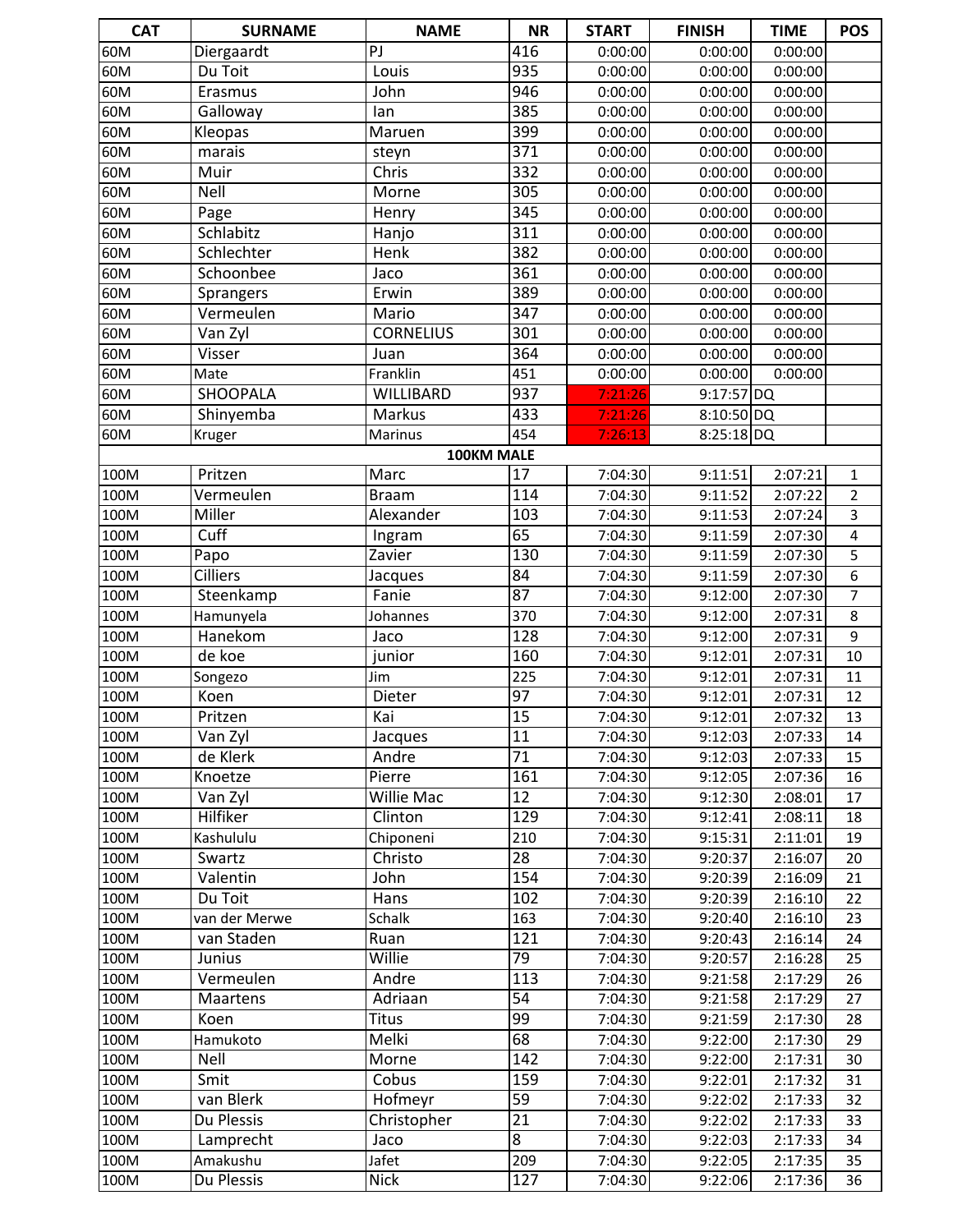| <b>CAT</b>   | <b>SURNAME</b>        | <b>NAME</b>            | <b>NR</b>             | <b>START</b>       | <b>FINISH</b>      | <b>TIME</b>        | POS      |
|--------------|-----------------------|------------------------|-----------------------|--------------------|--------------------|--------------------|----------|
| 100M         | Blaauw                | Koos                   | 62                    | 7:04:30            | 9:22:08            | 2:17:39            | 37       |
| 100M         | nel                   | hardus                 | 85                    | 7:04:30            | 9:24:54            | 2:20:24            | 38       |
| 100M         | <b>FARMER</b>         | <b>DEVON</b>           | 120                   | 7:04:30            | 9:27:23            | 2:22:53            | 39       |
| 100M         | Kotze                 | Tyrone                 | 153                   | 7:04:30            | 9:27:26            | 2:22:57            | 40       |
| 100M         | Mans (snr)            | Gerhard                | $\overline{27}$       | 7:04:30            | 9:27:26            | 2:22:57            | 41       |
| 100M         | Zah                   | Paul                   | 105                   | 7:04:30            | 9:27:27            | 2:22:57            | 42       |
| 100M         | Villinger             | Danny                  | 82                    | 7:04:30            | 9:29:15            | 2:24:45            | 43       |
| 100M         | STEENKAMP             | <b>WIM</b>             | $\overline{53}$       | 7:04:30            | 9:29:15            | 2:24:45            | 44       |
| 100M         | <b>PEENS</b>          | LOUIS                  | 76                    | 7:04:30            | 9:32:12            | 2:27:43            | 45       |
| 100M         | Marckeny              | Eiseb                  | 213                   | 7:04:30            | 9:32:14            | 2:27:45            | 46       |
| 100M         | Petrus                | Loto                   | 211                   | 7:04:30            | 9:32:18            | 2:27:49            | 47       |
| 100M         | Bean                  | Christiaan             | 138                   | 7:04:30            | 9:33:04            | 2:28:35            | 48       |
| 100M         | Neumann               | Horst                  | 83                    | 7:04:30            | 9:33:23            | 2:28:53            | 49       |
| 100M         | $D\tilde{A}$ ¶man     | Des                    | $\overline{38}$       | 7:04:30            | 9:33:23            | 2:28:54            | 50       |
| 100M         | Meyer                 | Lester                 | 118                   | 7:04:30            | 9:38:28            | 2:33:59            | 51       |
| 100M         | Lambert               | Fana                   | 43                    | 7:04:30            | 9:38:31            | 2:34:01            | 52       |
| 100M         | <b>Beukes</b>         | Pieter                 | 181                   | 7:04:30            | 9:38:31            | 2:34:02            | 53       |
| 100M         | <b>Boshoff</b>        | Sarel                  | $\overline{1}$        | 7:04:30            | 9:38:31            | 2:34:02            | 54       |
| 100M         | Klein                 | Theo                   | 171                   | 7:04:30            | 9:38:32            | 2:34:02            | 55       |
| 100M         | Gerber                | <b>Tobie</b>           | 63                    | 7:04:30            | 9:38:33            | 2:34:04            | 56       |
| 100M         | <b>Bohlke</b>         | Stefan                 | $\overline{66}$       | 7:04:30            | 9:38:34            | 2:34:04            | 57       |
| 100M         | <b>Beukes</b>         | Clauss'                | 98                    | 7:04:30            | 9:38:35            | 2:34:05            | 58       |
| 100M         | Thiele                | George                 | $\overline{25}$       | 7:04:30            | 9:38:40            | 2:34:11            | 59       |
| 100M         | Van wyk               | Rheeder                | 176                   | 7:04:30            | 9:38:42            | 2:34:12            | 60       |
| 100M         | Fourie                | <b>Burger</b>          | 100                   | 7:04:30            | 9:39:06            | 2:34:37            | 61       |
| 100M         | Murangi               | Tjipe                  | 112                   | 7:04:30            | 9:39:52            | 2:35:22            | 62       |
| 100M         | Honiball              | Morne                  | 152                   | 7:04:30            | 9:40:06            | 2:35:36            | 63       |
| 100M         | <b>Nel</b>            | Tiaan                  | 5                     | 7:04:30            | 9:40:22            | 2:35:53            | 64       |
| 100M         | Myburg                | Danie                  | 86                    | 7:04:30            | 9:41:13            | 2:36:43            | 65       |
| 100M         | Ananias               | Ananias                | 212                   | 7:04:30            | 9:43:07            | 2:38:38            | 66       |
| 100M         | <b>Suren</b>          | Marcel                 | $\overline{32}$       | 7:04:30            | 9:43:08            | 2:38:38            | 67       |
| 100M         | Viljoen               | Eddie                  | 200                   | 7:04:30            | 9:43:08            | 2:38:38            | 68       |
| 100M         | Fisch                 | Kevin                  | 165                   | 7:04:30            | 9:43:09            | 2:38:39            | 69       |
| 100M         | Trubenbach            | Volker                 | 96                    | 7:04:30            | 9:43:11            | 2:38:42            | 70       |
| 100M         | Weber                 | David                  | 140                   | 7:04:30            | 9:43:13            | 2:38:43            | 71       |
| 100M         | dreyer                | wynand                 | 41                    | 7:04:30            | 9:43:14            | 2:38:44            | 72       |
| 100M         | January               | Conrad                 | $\overline{122}$      | 7:04:30            | 9:43:16            | 2:38:47            | 73       |
| 100M         | henckert              | nathaniel              | 116                   | 7:04:30            | 9:43:17            | 2:38:47            | 74       |
| 100M         | <b>BRAND</b>          | <b>CORNE</b>           | 51                    | 7:04:30            | 9:43:21            | 2:38:52            | 75       |
| 100M         | Van Aswegen           | Danie                  | 64                    | 7:04:30            | 9:43:23            | 2:38:53            | 76       |
| 100M         | <b>Engling</b>        | Volker                 | 36                    | 7:04:30            | 9:43:24            | 2:38:54            | 77       |
| 100M         | Vivier                | Allan                  | 26                    | 7:04:30            | 9:43:27            | 2:38:57            | 78       |
| 100M         | <b>Brinkmann</b>      | Paul                   | 70                    | 7:04:30            | 9:50:10            | 2:45:41            | 79       |
| 100M         | <b>Brinkmann</b>      | Peter<br><b>Schalk</b> | 69<br>$\overline{77}$ | 7:04:30            | 9:50:10            | 2:45:41            | 80       |
| 100M         | Steyn                 | Renando                | 80                    | 7:04:30            | 9:52:36            | 2:48:07            | 81       |
| 100M<br>100M | <b>Burger</b>         | Arne                   | 61                    | 7:04:30<br>7:04:30 | 9:52:50            | 2:48:20            | 82       |
|              | Stier<br>Penzhorn     | Gunter                 | $\overline{13}$       |                    | 9:52:56            | 2:48:26            | 83       |
| 100M         |                       | Giovanni               | $\overline{1}$ 62     | 7:04:30            | 9:52:56            | 2:48:26            | 84       |
| 100M         | Baumann               |                        |                       | 7:04:30            | 9:52:56            | 2:48:27            | 85       |
| 100M         | Hough                 | Hentie                 | 196<br>$10\,$         | 7:04:30            | 9:53:07            | 2:48:38            | 86       |
| 100M         | Van Zyl<br>Laubscher  | Freddy<br>Jan          | 10                    | 7:04:30            | 9:53:14            | 2:48:44            | 87       |
| 100M         |                       | Andre                  | 91                    | 7:04:30            | 9:53:14            | 2:48:44            | 88       |
| 100M<br>100M | van Staden<br>le roux | stephan                | 7                     | 7:04:30<br>7:04:30 | 9:53:15<br>9:53:16 | 2:48:45<br>2:48:46 | 89<br>90 |
| 100M         | De Beer               | Johan                  | $\overline{6}$        | 7:04:30            | 9:53:24            | 2:48:55            | 91       |
| 100M         | Haenisch              | Reinhard               | $\overline{37}$       | 7:04:30            | 9:54:01            | 2:49:31            | 92       |
| 100M         |                       | brian                  | 123                   | 7:04:30            | 9:54:39            | 2:50:10            | 93       |
|              | key                   |                        |                       |                    |                    |                    |          |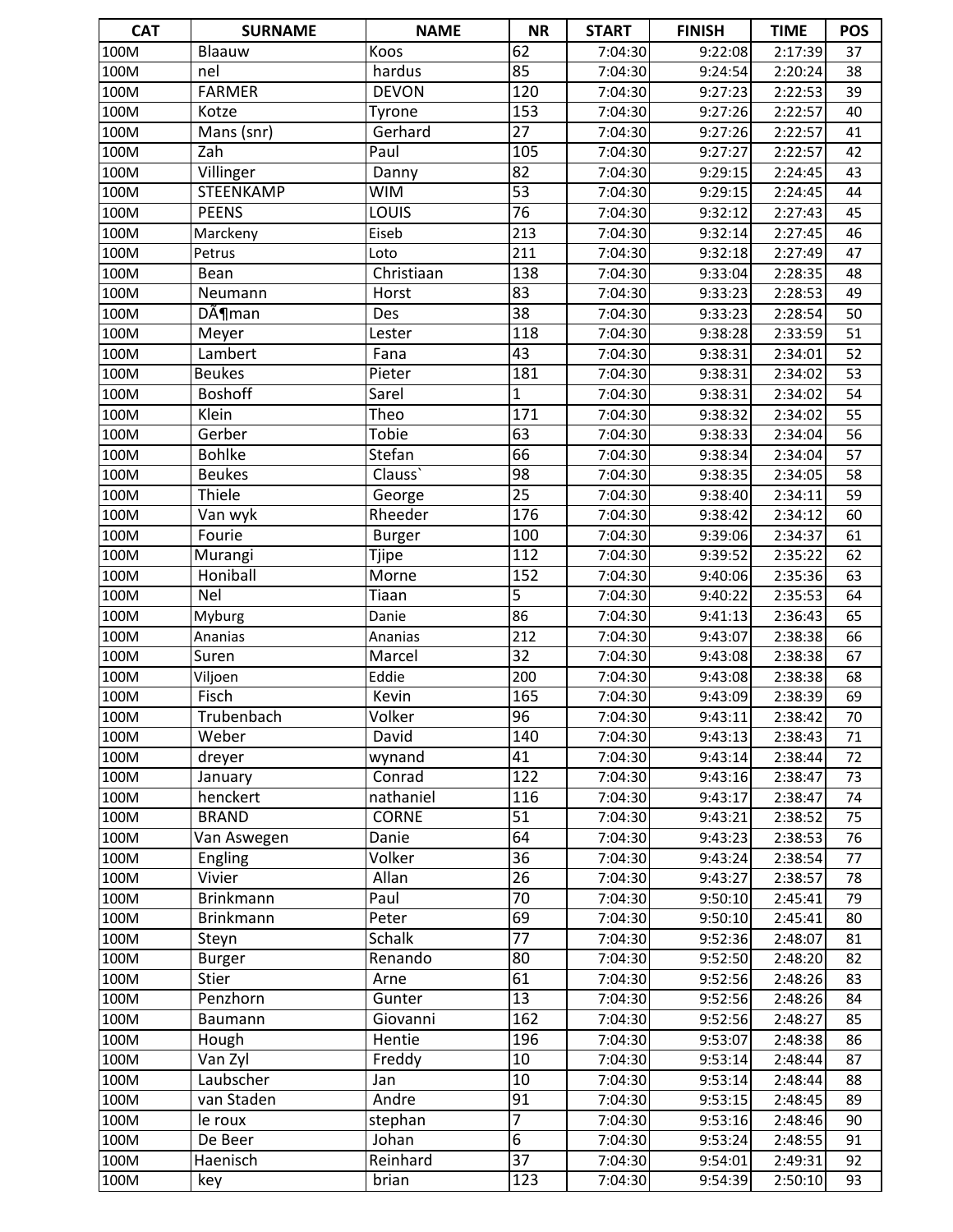| <b>CAT</b>   | <b>SURNAME</b>           | <b>NAME</b>          | <b>NR</b>        | <b>START</b>       | <b>FINISH</b>        | <b>TIME</b>        | <b>POS</b> |
|--------------|--------------------------|----------------------|------------------|--------------------|----------------------|--------------------|------------|
| 100M         | Kreft                    | Matthias             | 124              | 7:04:30            | 9:54:59              | 2:50:29            | 94         |
| 100M         | de Lange                 | Aidan                | 14               | 7:04:30            | 9:54:59              | 2:50:30            | 95         |
| 100M         | McNab                    | Charles              | 14               | 7:04:30            | 9:54:59              | 2:50:30            | 96         |
| 100M         | Lewies                   | Wilmarc              | $\overline{39}$  | 7:04:30            | 9:55:33              | 2:51:03            | 97         |
| 100M         | <b>Boer</b>              | Warren               | 139              | 7:04:30            | 9:58:07              | 2:53:38            | 98         |
| 100M         | Jacobs                   | Jacky                | $\overline{57}$  | 7:04:30            | 9:58:22              | 2:53:53            | 99         |
| 100M         | Husselmann               | Matt                 | 119              | 7:04:30            | 9:58:39              | 2:54:09            | 100        |
| 100M         | Van Zyl                  | <b>Nelis</b>         | 125              | 7:04:30            | 9:58:44              | 2:54:15            | 101        |
| 100M         | rust                     | erich                | 172              | 7:04:30            | 9:58:52              | 2:54:22            | 102        |
| 100M         | Sonntag                  | Philipp              | 145              | 7:04:30            | 9:58:53              | 2:54:24            | 103        |
| 100M         | Saayman                  | Joseph               | 108              | 7:04:30            | 9:59:30              | 2:55:00            | 104        |
| 100M         | Moolman                  | Cobus                | 179              | 7:04:30            | 10:00:26             | 2:55:57            | 105        |
| 100M         | <b>Titus</b>             | John                 | 92               | 7:04:30            | 10:01:37             | 2:57:07            | 106        |
| 100M         | Van Rensburg             | Christo              | $\overline{3}$   | 7:04:30            | 10:02:00             | 2:57:31            | 107        |
| 100M         | <b>Burger</b>            | Gert                 | 143              | 7:04:30            | 10:02:16             | 2:57:46            | 108        |
| 100M         | Klein                    | Derick               | $\overline{95}$  | 7:04:30            | 10:02:42             | 2:58:13            | 109        |
| 100M         | le Roux                  | Christo              | $\overline{177}$ | 7:04:30            | 10:02:55             | 2:58:26            | 110        |
| 100M         | Serrer                   | <b>Niels</b>         | 89               | 7:04:30            | 10:02:58             | 2:58:28            | 111        |
| 100M         | Krohne                   | Alan                 | 170              | 7:04:30            | 10:04:40             | 3:00:11            | 112        |
| 100M         | De Jager                 | Andre                | 34               | 7:04:30            | 10:05:22             | 3:00:53            | 113        |
| 100M         | Gouws                    | Gustav               | $\overline{42}$  | 7:04:30            | 10:05:22             | 3:00:53            | 114        |
| 100M         | Aucamp                   | Hannes               | $\overline{72}$  | 7:04:30            | 10:06:21             | 3:01:52            | 115        |
| 100M         | <b>Iben</b>              | Jens                 | 149              | 7:04:30            | 10:06:22             | 3:01:52            | 116        |
| 100M         | Isaacs                   | Morgan               | 156              | 7:04:30            | 10:08:22             | 3:03:52            | 117        |
| 100M         | Reiner                   | Peter                | $\overline{16}$  | 7:04:30            | 10:08:43             | 3:04:13            | 118        |
| 100M         | Muteka                   | Gabs                 | $\overline{178}$ | 7:04:30            | 10:08:52             | 3:04:22            | 119        |
| 100M         | <b>BURGER</b>            | <b>RIAAN</b>         | 40               | 7:04:30            | 10:17:26             | 3:12:56            | 120        |
| 100M         | Lemmer                   | Marnus               | 146              | 7:04:30            | 10:18:40             | 3:14:10            | 121        |
| 100M         | <b>DIRK</b>              | Coetzee              | 20               | 7:04:30            | 10:19:05             | 3:14:36            | 122        |
| 100M         | Fourie                   | Berno                | $\overline{33}$  | 7:04:30            | 10:19:22             | 3:14:53            | 123        |
| 100M         | Keil                     | Gunnar-Eckard        | 147              | 7:04:30            | 10:21:07             | 3:16:37            | 124        |
| 100M         | van Wyk                  | Johann               | 23               | 7:04:30            | 10:24:04             | 3:19:34            | 125        |
| 100M         | Prinsloo                 | Jak                  | $\overline{73}$  | 7:04:30            | 10:24:04             | 3:19:34            | 126        |
| 100M         | Willemse                 | Willem               | 49               | 7:04:30            | 10:24:41             | 3:20:12            | 127        |
| 100M         | Nel                      | Jan                  | $\overline{56}$  | 7:04:30            | 10:25:24             | 3:20:54            | 128        |
| 100M         | Janeke                   | Johan                | 4                | 7:04:30            | 10:25:27             | 3:20:58            | 129        |
| 100M         | Hough                    | Wikkie               | 198              | 7:04:30            | 10:29:06             | 3:24:36            | 130        |
| 100M         | Hough                    | Lourens              | 197              | 7:04:30            | 10:30:50             | 3:26:21            | 131        |
| 100M         | Frielingsdorf            | Karl                 | 29               | 7:04:30            | 10:31:39             | 3:27:10            | 132        |
| 100M         | Van Schouwenburg         | Francois             | 104              | 7:04:30            | 10:31:40             | 3:27:10            | 133        |
| 100M         | Dyason                   | Neil                 | 107              | 7:04:30            | 10:32:27             | 3:27:58            | 134        |
| 100M         | Theyse<br><b>PIETERS</b> | Cobus<br><b>RUDI</b> | 18               | 7:04:30            | 10:36:29             | 3:32:00            | 135        |
| 100M         |                          |                      | 109              | 7:04:30            | 10:41:16             | 3:36:46            | 136        |
| 100M         | mornay<br>Du Toit        | dutoit               | 150              | 7:04:30<br>7:04:30 | 10:41:16             | 3:36:47            | 137        |
| 100M<br>100M | grobler                  | Morne<br>willem      | $\overline{2}$   | 7:04:30            | 10:41:16<br>10:41:16 | 3:36:47<br>3:36:47 | 138<br>139 |
| 100M         | de Vries                 | Jan                  | 126              | 7:04:30            | 10:44:47             | 3:40:17            | 140        |
| 100M         | Van Blerk                | Jan van Blerk        | $\overline{58}$  | 7:04:30            | 10:52:30             | 3:48:00            | 141        |
| 100M         | diergaardt               | rickey               | 106              | 7:04:30            | 10:54:51             | 3:50:22            | 142        |
| 100M         | Gouws                    | Morne                | $\overline{47}$  | 7:04:30            | 10:56:27             | 3:51:58            | 143        |
| 100M         | <b>Botha</b>             | Frikkie              | 30               | 7:04:30            | 10:59:07             | 3:54:37            | 144        |
| 100M         | Prins                    | Louis                | 151              | 7:04:30 DNF        |                      | <b>DNF</b>         |            |
| 100M         | Hartman                  | Chris-Johan          | 180              | 7:04:30            | 0:00:00              | 0:00:00            |            |
| 100M         | Steytler                 | Colin                | 182              | 7:04:30            | 0:00:00              | 0:00:00            |            |
| 100M         | <b>Buitendag</b>         | Eneill               | 74               | 7:04:30            | 0:00:00              | 0:00:00            |            |
| 100M         | <b>RUST</b>              | <b>GERARD</b>        | $\overline{9}$   | 7:04:30            | 0:00:00              | 0:00:00            |            |
| 100M         | Maritz                   | Gerhard              | 60               | 7:04:30            | 0:00:00              | 0:00:00            |            |
|              |                          |                      |                  |                    |                      |                    |            |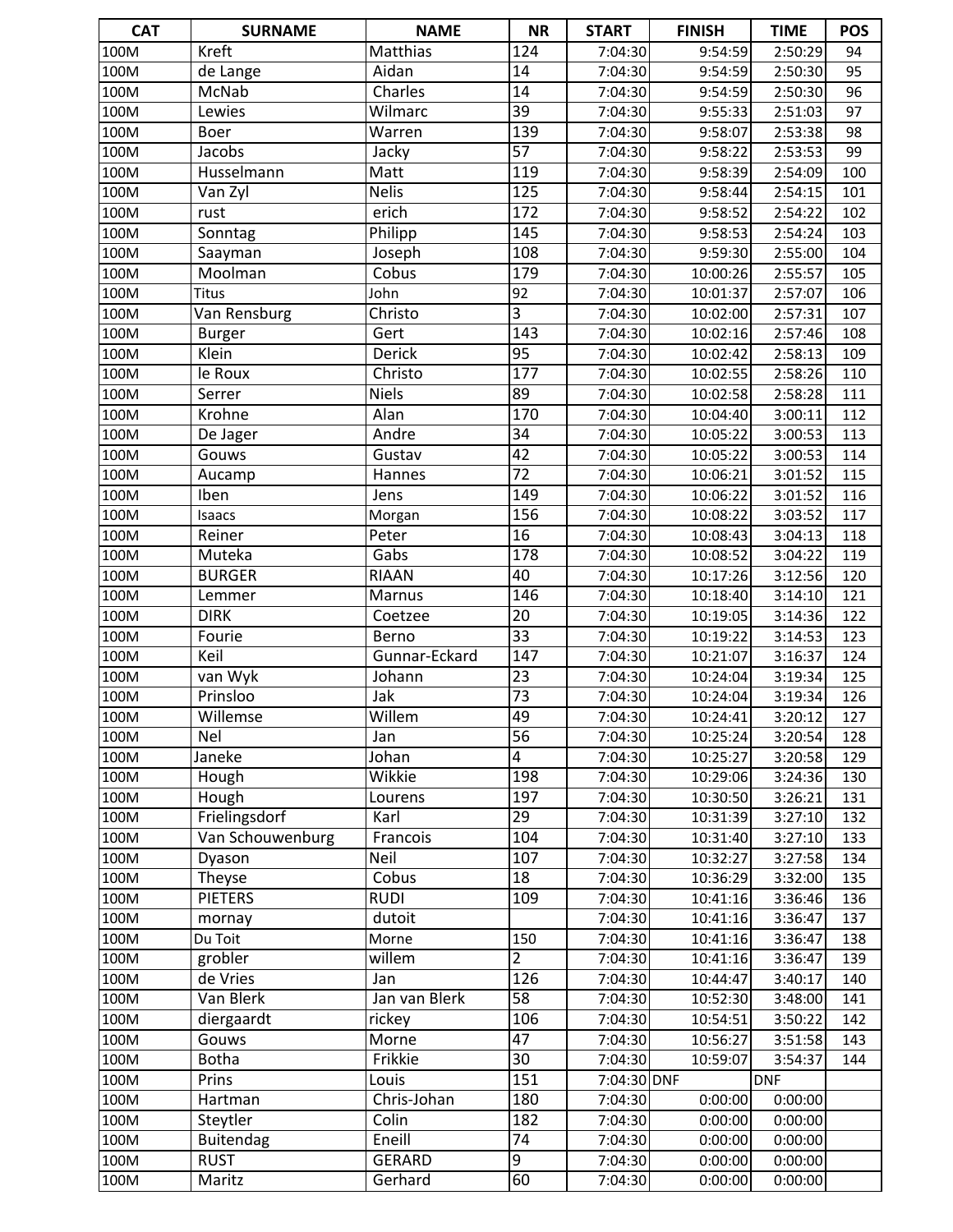| <b>CAT</b> | <b>SURNAME</b>            | <b>NAME</b>         | <b>NR</b>        | <b>START</b>       | <b>FINISH</b>      | <b>TIME</b>        | <b>POS</b>     |
|------------|---------------------------|---------------------|------------------|--------------------|--------------------|--------------------|----------------|
| 100M       | Du Preez                  | Gert                | 183              | 7:04:30            | 0:00:00            | 0:00:00            |                |
| 100M       | Jansen van Rensburg       | Hano                | 45               | 7:04:30            | 0:00:00            | 0:00:00            |                |
| 100M       | van Niekerk               | Hugo Johan          | 94               | 7:04:30            | 0:00:00            | 0:00:00            |                |
| 100M       | King                      | John                | $\overline{19}$  | 7:04:30            | 0:00:00            | 0:00:00            |                |
| 100M       | Swanepoel                 | Leodolf             | 173              | 7:04:30            | 0:00:00            | 0:00:00            |                |
| 100M       | Feris                     | <b>Stefanus</b>     | 169              | 7:04:30            | 0:00:00            | 0:00:00            |                |
| 100M       | Hartung                   | Stephano            | 115              | 7:04:30            | 0:00:00            | 0:00:00            |                |
| 100M       | Smit                      | Terence             | 141              | 7:04:30            | 0:00:00            | 0:00:00            |                |
| 100M       | du Plooy                  | <b>Tiekie</b>       | 81               | 7:04:30            | 0:00:00            | 0:00:00            |                |
| 100M       | Von Schauroth             | Udo                 | 46               | 7:04:30            | 0:00:00            | 0:00:00            |                |
| 100M       | Willemse                  | Wilmar              | $\overline{50}$  | 7:04:30            | 0:00:00            | 0:00:00            |                |
| 100M       | Tarr                      | Peter               | 67               | 7:04:30            | 0:00:00            | 0:00:00            |                |
| 100M       | Hoeksema                  | Theo                | 48               | 7:04:30            | 0:00:00            | 0:00:00            |                |
| 100M       | Van Wyk                   | Anthony             | 110              | 0:00:00            | 0:00:00            | 0:00:00            |                |
| 100M       | Simon                     | Ernst               | 93               | 0:00:00            | 0:00:00            | 0:00:00            |                |
| 100M       | Horn                      | Faan                | $\overline{22}$  | 0:00:00            | 0:00:00            | 0:00:00            |                |
| 100M       | Kopplinger                | Frank               | 88               | 0:00:00            | 0:00:00            | 0:00:00            |                |
| 100M       | Du Plessis                | Gerhard             | 31               | 0:00:00            | 0:00:00            | 0:00:00            |                |
| 100M       | Fourie                    | Johan               | 35               | 0:00:00            | 0:00:00            | 0:00:00            |                |
| 100M       | Knouwds                   | Konrad              | $\overline{346}$ | 0:00:00            | 0:00:00            | 0:00:00            |                |
| 100M       | Stehle                    | Mark                | $\overline{52}$  | 0:00:00            | 0:00:00            | 0:00:00            |                |
| 100M       | Greeff                    | Michiel             | $\overline{75}$  | 0:00:00            | 0:00:00            | 0:00:00            |                |
| 100M       | Isaacs                    | Stanford            | 157              | 0:00:00            | 0:00:00            | 0:00:00            |                |
| 100M       | Lewis                     | Thiaan              | 199              | 0:00:00            | 0:00:00            | 0:00:00            |                |
| 100M       | Steynberg                 | Weber               | 195              | 0:00:00            | 0:00:00            | 0:00:00            |                |
| 100M       | Pieters                   | Wesley              | $\overline{24}$  | 0:00:00            | 0:00:00            | 0:00:00            |                |
| 100M       | <b>Thiess</b>             | Alex                | 117              | 0:00:00            | 0:00:00            | 0:00:00            |                |
| 100M       |                           | Deon                | 222              | 0:00:00            | 0:00:00            | 0:00:00            |                |
| 100M       | Aggenbach<br><b>Titus</b> |                     | 161              | 0:00:00            | 0:00:00            | 0:00:00            |                |
| 100M       | Peter                     | Ervin<br>Le Riche   | 144              | 0:00:00            |                    | 0:00:00            |                |
| 100M       |                           | Willie              | 174              | 0:00:00            | 0:00:00<br>0:00:00 | 0:00:00            |                |
| 100M       | <b>Burger</b>             | Martin              | 78               |                    | 9:18:33            |                    |                |
| 100M       | Theron<br>Gous            | <b>Diekie</b>       | 158              | 7:14:16<br>7:14:16 | 9:24:55            | 2:04:18<br>2:10:39 | DQ             |
|            |                           | <b>100KM FEMALE</b> |                  |                    |                    |                    | DQ             |
| 100FEM     | weber                     |                     | 233              | 7:09:02            | 9:49:27            | 2:40:25            | $\mathbf{1}$   |
| 100FEM     |                           | genevieve<br>Irene  | 229              | 7:09:02            | 9:49:28            | 2:40:26            | $\overline{2}$ |
| 100FEM     | Steyn<br>Steenkamp        | Anneke              | 223              | 7:09:02            |                    | 2:40:27            | $\overline{3}$ |
| 100FEM     | de Klerk                  | Janine              | 218              | 7:09:02            | 9:49:29<br>9:49:29 | 2:40:27            |                |
| 100FEM     | Conradie                  | Adele               | 241              | 7:09:02            |                    | 2:41:48            | 4              |
| 100FEM     | <b>DREYER</b>             | <b>RISA</b>         | 209              | 7:09:02            | 9:50:50<br>9:50:50 | 2:41:48            | 5<br>6         |
|            |                           | Maike               | 207              |                    |                    |                    |                |
| 100FEM     | <b>Bochert</b>            | Silke               | 231              | 7:09:02            | 9:50:51            | 2:41:49            | 7<br>8         |
| 100FEM     | Bean                      |                     |                  | 7:09:02<br>7:09:02 | 9:52:22            | 2:43:20            |                |
| 100FEM     | de la Rey                 | Adele               | 240              |                    | 9:53:12            | 2:44:10            | 9              |
| 100FEM     | Ham                       | Michaela            | 230              | 7:09:02            | 9:53:13            | 2:44:11            | $10\,$         |
| 100FEM     | Van Zyl                   | Tersia              | 226              | 7:09:02            | 9:57:56            | 2:48:54            | 11             |
| 100FEM     | Lambert                   | Rina                | 210              | 7:09:02            | 9:57:56            | 2:48:54            | 12             |
| 100FEM     | Ackermann                 | <b>Barbara</b>      | 215              | 7:09:02            | 9:57:57            | 2:48:55            | 13             |
| 100FEM     | Swart                     | Lelani              | 238              | 7:09:02            | 9:58:25            | 2:49:23            | 14             |
| 100FEM     | Hinz                      | Melissa             | 234              | 7:09:02            | 9:58:41            | 2:49:39            | 15             |
| 100FEM     | Maritz                    | Marguerita          | 221              | 7:09:02            | 10:02:42           | 2:53:40            | 16             |
| 100FEM     | <b>SCHONECKE</b>          | <b>MARION</b>       | 217              | 7:09:02            | 10:04:52           | 2:55:50            | 17             |
| 100FEM     | van Staden                | Andra               | 224              | 7:09:02            | 10:11:49           | 3:02:47            | 18             |
| 100FEM     | Swartz                    | Robyn-Lee           | 208              | 7:09:02            | 10:11:50           | 3:02:48            | 19             |
| 100FEM     | Stier                     | Andrea              | 216              | 7:09:02            | 10:11:50           | 3:02:48            | 20             |
| 100FEM     | Hough                     | Mimi                | 202              | 7:09:02            | 10:22:03           | 3:13:01            | 21             |
| 100FEM     | Hoeksema                  | Patricia            | 249              | 7:09:02            | 10:24:02           | 3:15:00            | 22             |
| 100FEM     | Hennes                    | Rosi                | 236              | 7:09:02            | 10:25:23           | 3:16:21            | 23             |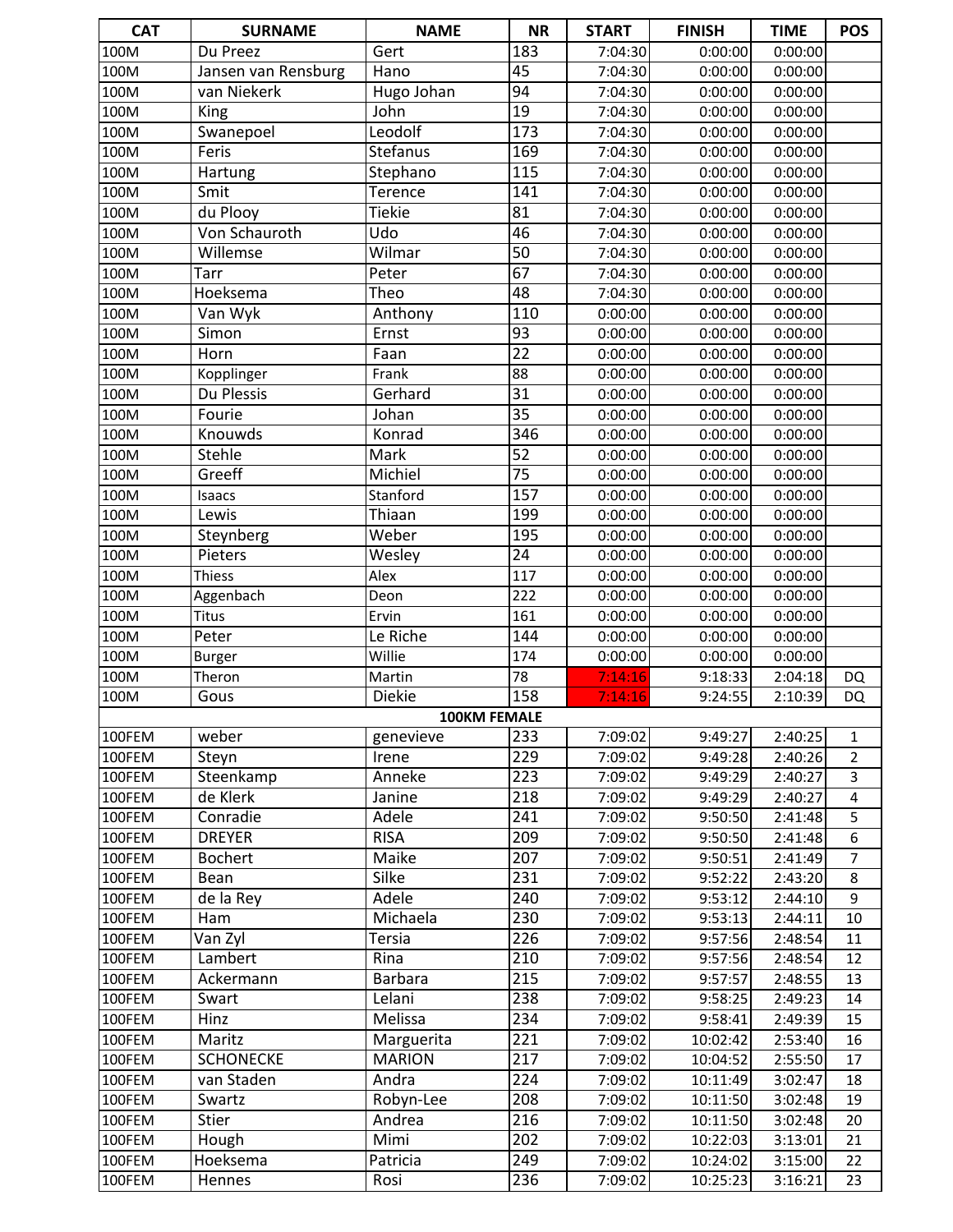| <b>CAT</b> | <b>SURNAME</b>      | <b>NAME</b>    | <b>NR</b> | <b>START</b> | <b>FINISH</b> | <b>TIME</b> | <b>POS</b> |
|------------|---------------------|----------------|-----------|--------------|---------------|-------------|------------|
| 100FEM     | Geyser              | Samantha       | 212       | 7:09:02      | 10:25:27      | 3:16:25     | 24         |
| 100FEM     | Henckert            | Beverley-Rae   | 228       | 7:09:02      | 10:35:21      | 3:26:19     | 25         |
| 100FEM     | van der colf        | therese        | 225       | 7:09:02      | 10:38:22      | 3:29:20     | 26         |
| 100FEM     | Jansen van Rensburg | Lientjie       | 205       | 7:09:02      | 10:50:04      | 3:41:02     | 27         |
| 100FEM     | Theyse              | Connie-Marlene | 206       | 7:09:02      | 10:50:05      | 3:41:03     | 28         |
| 100FEM     | Jacobs              | Hanli          | 227       | 7:09:02      | 10:50:05      | 3:41:03     | 29         |
| 100FEM     | Scholtz             | Ingrid         | 232       | 7:09:02      | 10:52:56      | 3:43:54     | 30         |
| 100FEM     | Rall                | Angelicque     | 239       | 7:09:02      | 10:58:21      | 3:49:19     | 31         |
| 100FEM     | Oosthuizen          | Adele          | 201       | 7:09:02      | 10:59:35      | 3:50:33     | 32         |
| 100FEM     | <b>KLEIN</b>        | <b>BINETTE</b> | 204       | 7:09:02      | 0:00:00       | 0:00:00     |            |
| 100FEM     | Lewis               | Vinette        | 235       | 7:09:02      | 0:00:00       | 0:00:00     |            |
| 100FEM     | Aucamp              | Jolynde        | 219       | 7:09:02      | 0:00:00       | 0:00:00     |            |
| 100FEM     | Kruger              | Annemarie      | 237       | 7:09:02      | 0:00:00       | 0:00:00     |            |
| 100FEM     | le roux             | megan          | 203       | 7:09:02      | 0:00:00       | 0:00:00     |            |
| 100FEM     | Von Schauroth       | Liza-Mari      | 211       | 7:09:02      | 0:00:00       | 0:00:00     |            |
| 100FEM     | Meyer               | Wanette        | 220       | 0:00:00      | 0:00:00       | 0:00:00     |            |
| 100FEM     | Vermeulen           | Wendy          | 213       | 0:00:00      | 0:00:00       | 0:00:00     |            |

| <b>TOP 10 Combined MTB &amp; RR</b> |                 |                                       |                           |                                |                |  |  |  |
|-------------------------------------|-----------------|---------------------------------------|---------------------------|--------------------------------|----------------|--|--|--|
| <b>CAT</b>                          | <b>SURNAME</b>  | <b>NAME</b>                           | <b>MTB</b><br><b>TIME</b> | <b>COMBINED</b><br><b>TIME</b> | <b>POS</b>     |  |  |  |
|                                     |                 | <b>TOP 10 COMBINED RESULTS FEMALE</b> |                           |                                |                |  |  |  |
| MTB/RR/F                            | Steyn           | Irene                                 | 2:25:12                   | 5:05:38                        | $\mathbf{1}$   |  |  |  |
| MTB/RR/F                            | Weber           | Genevieve                             | 2:47:07                   | 5:27:32                        | $\overline{2}$ |  |  |  |
| MTB/RR/F                            | Van Zyl         | <b>Tersia</b>                         | 2:41:12                   | 5:30:06                        | 3              |  |  |  |
| MTB/RR/F                            | Ackermann       | <b>Barbara</b>                        | 2:47:24                   | 5:36:19                        | 4              |  |  |  |
| MTB/RR/F                            | Schonecke       | Marion                                | 2:44:05                   | 5:39:55                        | 5              |  |  |  |
| MTB/RR/F                            | Swart           | Lelani                                | 2:50:53                   | 5:40:19                        | 6              |  |  |  |
| MTB/RR/F                            | Lambert         | Rina                                  | 2:52:09                   | 5:41:03                        | 7              |  |  |  |
| MTB/RR/F                            | Swartz          | Robyn-Lee                             | 2:38:24                   | 5:41:12                        | 8              |  |  |  |
| MTB/RR/F                            | <b>Hennes</b>   | Rosi                                  | 2:47:06                   | 6:03:27                        | 9              |  |  |  |
| MTB/RR/F                            | Henckert        | Beverley-Rae                          | 3:24:46                   | 6:51:05                        | 10             |  |  |  |
|                                     |                 | TOP 10 COMBINED RESULTS MALE          |                           |                                |                |  |  |  |
| MTB/RR/M                            | Miller          | Alexander                             | 1:56:24                   | 4:03:48                        | $\mathbf{1}$   |  |  |  |
| MTB/RR/M                            | Papo            | Xavier                                | 2:02:05                   | 4:09:35                        | $\overline{2}$ |  |  |  |
| MTB/RR/M                            | De koe          | Danzel                                | 2:02:05                   | 4:09:36                        | 3              |  |  |  |
| MTB/RR/M                            | Hilfiker        | Clinton                               | 2:02:47                   | 4:10:58                        | 4              |  |  |  |
| MTB/RR/M                            | <b>Celliers</b> | Jacques                               | 2:04:34                   | 4:12:04                        | 5              |  |  |  |
| MTB/RR/M                            | Steenkamp       | Fanie                                 | 2:05:19                   | 4:12:49                        | 6              |  |  |  |
| MTB/RR/M                            | Vermeulen       | <b>Braam</b>                          | 2:07:46                   | 4:15:08                        | 7              |  |  |  |
| MTB/RR/M                            | de Klerk        | Andre                                 | 2:09:46                   | 4:17:19                        | 8              |  |  |  |
| MTB/RR/M                            | Knoetze         | Pierre                                | 2:10:52                   | 4:18:28                        | 9              |  |  |  |
| MTB/RR/M                            | Swartz          | Christo                               | 2:03:49                   | 4:19:56                        | 10             |  |  |  |